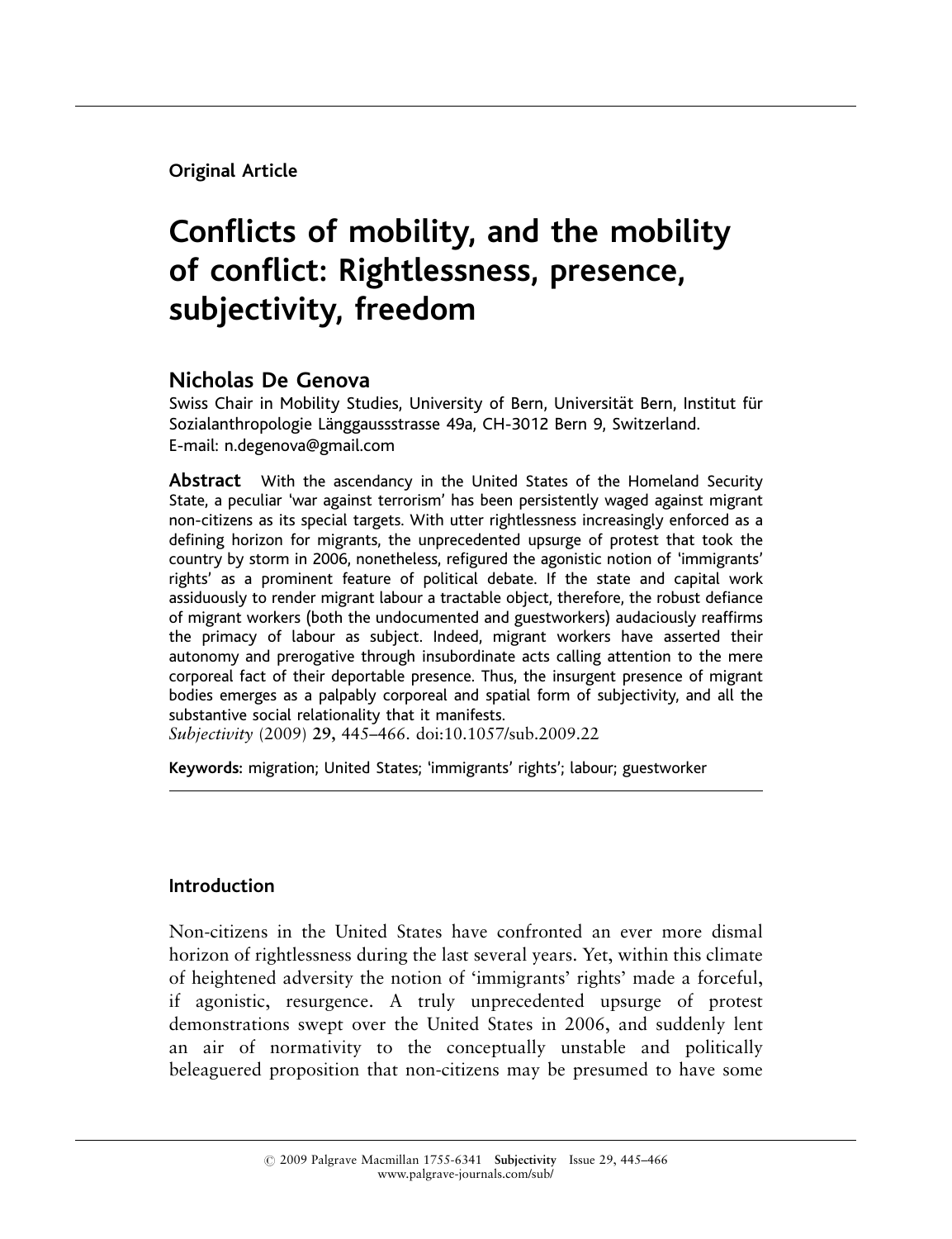semblance of civil 'rights'. This remarkable social movement was comprised overwhelmingly of working-class migrants of colour, especially the undocumented, and their children. It is inevitably apprehensible only in relation to the fierce struggle that has been perpetrated *against* migrants  $-$  by the state  $-$  in the elaboration of a peculiar 'war on terrorism' that has made migrants its special targets. Nonetheless, throughout this period of aggravated antiimmigrant hostility in its various guises, there has also been a persistent and increasingly public campaign for expanded guestworker schemes. Indeed, guestworker proposals have been increasingly insinuated into various formulations of 'legalization' for undocumented migrants.

Even in the current economic crisis – when anti-immigrant lobbies might have presumed the political viability of their customary vilification of migrants as 'foreign' labour displacing 'American' ('native') workers from 'American' jobs – the presidential administration of Barack Obama has re-articulated a commitment to 'comprehensive immigration reform' (Preston, 2009). This phrase has come to signify the coupling of provisions for the 'legalisation' of some undocumented migrants (and their eventual eligibility for US citizenship) with new and more aggressive forms of border enforcement, workplace raids and surveillance, and more severe penalties for employers who hire undocumented workers.

During the legislative debates in 2006 and 2007 concerning 'comprehensive immigration reform', Obama's position was substantially consonant with that of George W. Bush. At the height of the 'immigrants' rights' protests in 2006 (and throughout his ensuing tenure as a US senator and his campaign for the presidency), Obama (like Bush) also explicitly included new and expanded guestworker arrangements as a required component of this 'comprehensive' vision. As president, Obama's appointment of Janet Napolitano as Secretary of Homeland Security is indicative. Napolitano, former governor of the US-Mexico border state of Arizona, has well-established credentials as a supporter of border militarization, expanded local police powers over detention and deportation, and perhaps most significantly, new guestworker schemes. According to this logic, guestworker programmes would purportedly 'replace' the flow of undocumented migrant workers with a 'legal' one, superintended by the state. As Obama has explained, 'Because we live in an age where terrorists are challenging our borders, we simply cannot allow people to pour into the United States undetected, undocumented, and unchecked' (Obama, 2006a).

This article contends that the dominant metaphysics of anti-terrorism ultimately has had labour subordination as one of its decisive conditions of possibility. If the state and capital have worked assiduously to render migrant labour a manageable and tractable *object*, however, the robust defiance and insubordination of migrant workers signalled by the 2006 mobilisations audaciously verified and reasserted precisely the primacy of labour as subject. Hence, *subjectivity* must be recognised and theorised as a central if elusive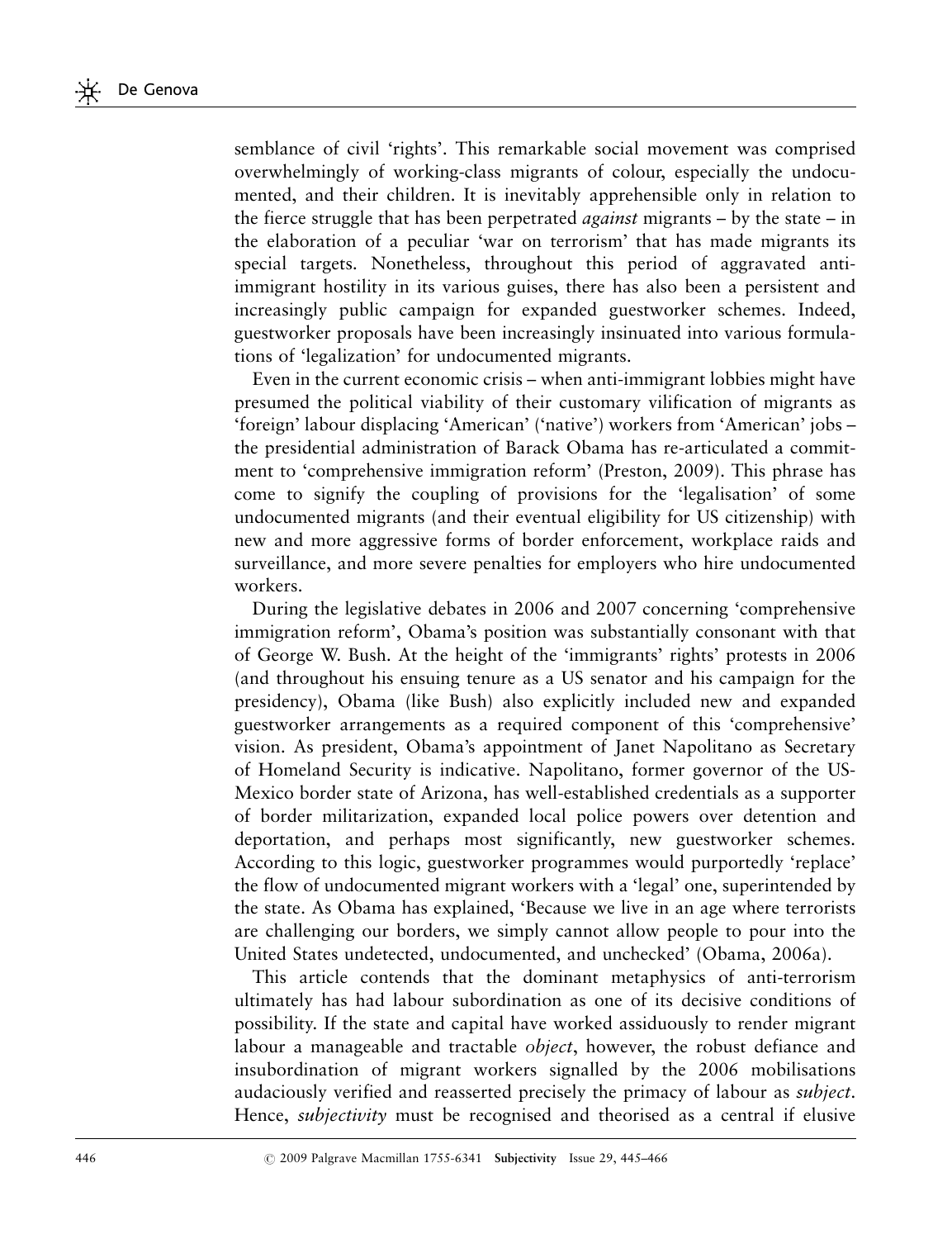figure in any attempt to comprehend the politics of immigration, race and citizenship in the United States in the aftermath of the so-called War on Terror and the ascendancy of what I have designated the Homeland Security State (De Genova, 2007).

### Articulations of the Unspeakable

During the weeks and days immediately before the events of September 11, 2001, the news in the United States was extensively focused on a highly publicised series of meetings between George W. Bush and Mexican President Vicents Fox devoted to elaborating a framework of US immigration reforms that would entail both some form of 'legalisation' for the undocumented migrants already present in the United States and a new guestworker programme. A rather low-profile pressure group – the Essential Worker Immigration Coalition (EWIC) – had been deeply interested in these talks. The  $EWIC<sup>1</sup>$  was organised by the American Meat Institute and other corporate trade associations in industries employing large numbers of migrant workers following a series of targeted policing operations by the (now-defunct) Immigration and Naturalisation Service (INS) against the meatpacking industry in the state of Nebraska in 1999. In November 1999, it began quietly lobbying the US Congress for a new, greatly expanded guestworker programme for the recruitment of specifically *unskilled* 'foreign' labour.<sup>2</sup> The group had quickly grown to include 53 of the country's most powerful employer associations, $3$ headed by the US Chamber of Commerce itself, which claims to be 'the world's largest business federation representing more than three million businesses<sup>?</sup> In a press release (6 September 2001), EWIC announced that it was 'very pleased with the progress made ... during this historic summit', and pledged to 'redouble its efforts'.<sup>5</sup>

In the wake of the events of September 11, 2001, Bush and the full panoply of mass-mediated spectacular public discourse summarily came to repeatedly and extravagantly insist to the world that 'everything changed' (De Genova, n.d.). Indeed, with the advent of the so-called 'war against terrorism', there has indisputably been a rigorous material and practical overhaul of the US socio-political order, discursively predicated upon an elaborate scaffolding of distinctly metaphysical propositions and inferences about 'terror'. The ascendancy of the Homeland Security State has signalled a momentous new and ongoing process of state formation in the United States. This stages transnational mobility as an invasive menace, and figures 'immigration' in general as an utterly decisive material site where the ostensible War on Terror may be practically and physically realised (De Genova, 2007).

Thus, for a significant period following September 11, 2001, any public discussion of 'immigration reform' in the United States became literally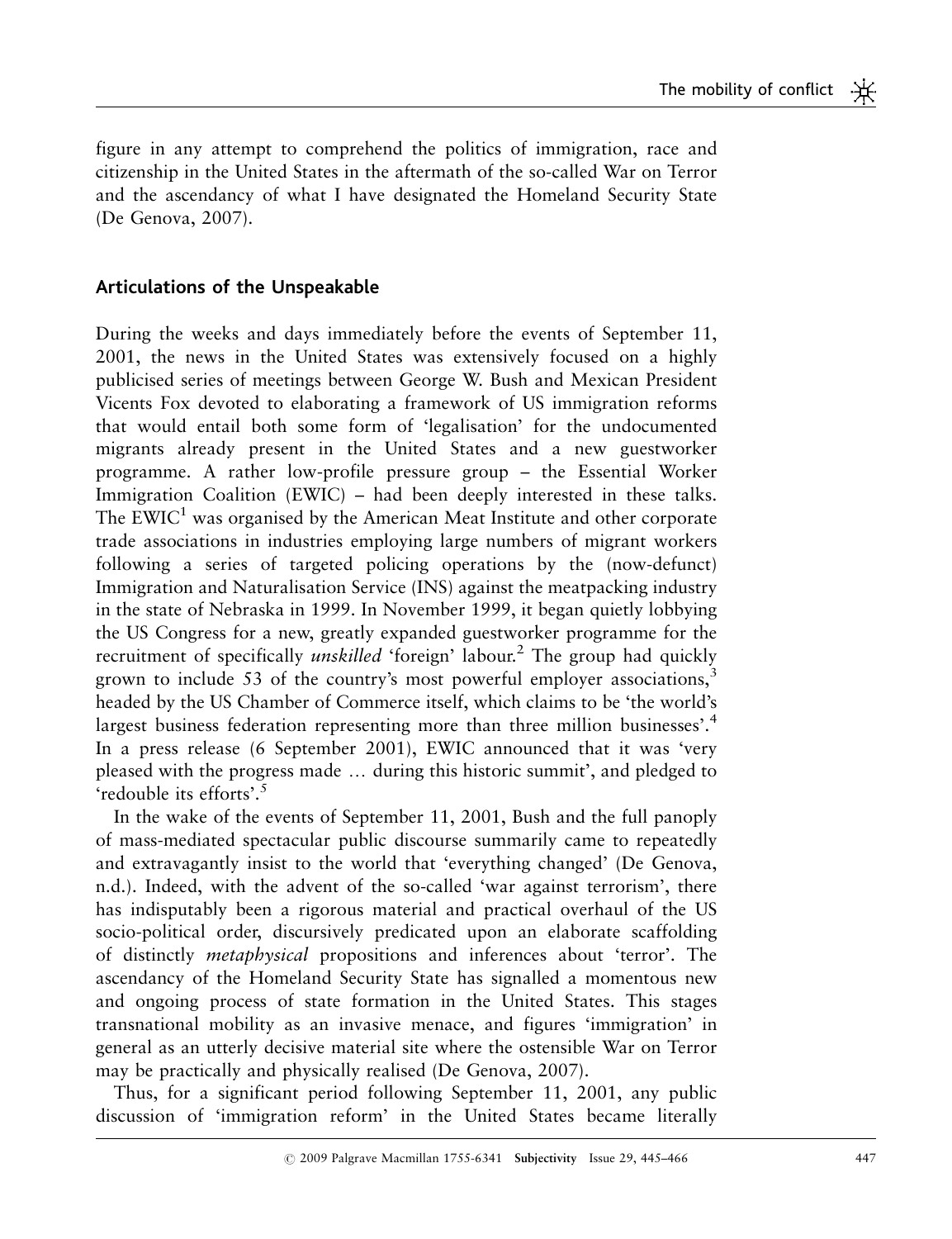unspeakable. Any suggestion at the level of official legislative and policy debate of a prospective 'legalisation' of the undocumented tended to be deemed frankly preposterous. Borders were perceived to be woefully violable and migrants were widely targeted as the embodiment of nebulous 'foreign' menaces, and came to be easy stand-ins for the figure of 'terrorism', generally (De Genova, 2007). Arab and other Muslim migrants were selectively subjected to arbitrary surveillance, indefinite detentions with no recourse to due process of law, and for some, deportations (Cole, 2003). In addition, approximately 10 000 airport screeners were fired from their jobs and refused rehire on the singular grounds that they were not US citizens, as the federal government took over the screening of travellers' luggage, summarily prohibiting union membership and imposing a citizenship requirement. In the highly publicized Operation Tarmac, the INS raided 106 airports and arrested 4271 migrants – overwhelmingly Latino service workers – deporting hundreds of them (USGAO, 2003). Recall, nonetheless, that by 2002, an estimated 20.3 million migrant workers constituted 14 per cent of the US workforce, of whom an estimated 6.3 million were undocumented (Passel, 2005).

Amidst this spectacular rise in aggravated enforcement against undocumented workers, the immigration authorities abandoned altogether even the nominal enforcement of sanctions against businesses that employed 'illegal' migrant labour. Between 1999 and 2003, workplace enforcement operations were reduced by 95 per cent. One reason cited for the utter retreat from any commitment to enforce this aspect of US immigration law was none other than the exigency of counter-terrorism (Hsu and Lydersen, 2006).

In this new political climate of anti-terrorism, however, EWIC did not quietly but triumphantly vanish, satisfied with the demise in the sorts of employerfocused enforcement that had instigated its formation. Rather, it reformulated its proposals and re-energised its commitment to pursuing a vast guestworker agenda. Guestworker programmes, it contended, would supply a means to track the names and monitor the identities of those who otherwise would 'sneak' across the border. The fantasy of a new and comprehensive regime of perfect visibility and legibility would mean that mundane migrant workers could be brought out 'from the shadows', while 'terrorists' could be identified and pursued. 'September 11 means we have to look at all these issues through the lens of national security', declared John Gay, EWIC co-chair. 'We live in a pool of migrating people, and we have to control people coming across the border' (quoted in Bacon, 2004). Under the sign of what has come to be called Homeland Security, all could sanctimoniously invoke the spectre of 'people [who] pour into the United States undetected, undocumented, and unchecked' (Obama, 2006a). In turn, the fallacy that guestworker programmes could ensure total legibility and perfect surveillance was now to be promoted as a means of controlling the mobility of migrant labour as never before. Thus, in late 2002, EWIC renewed its campaign in Congress for guestworkers, this time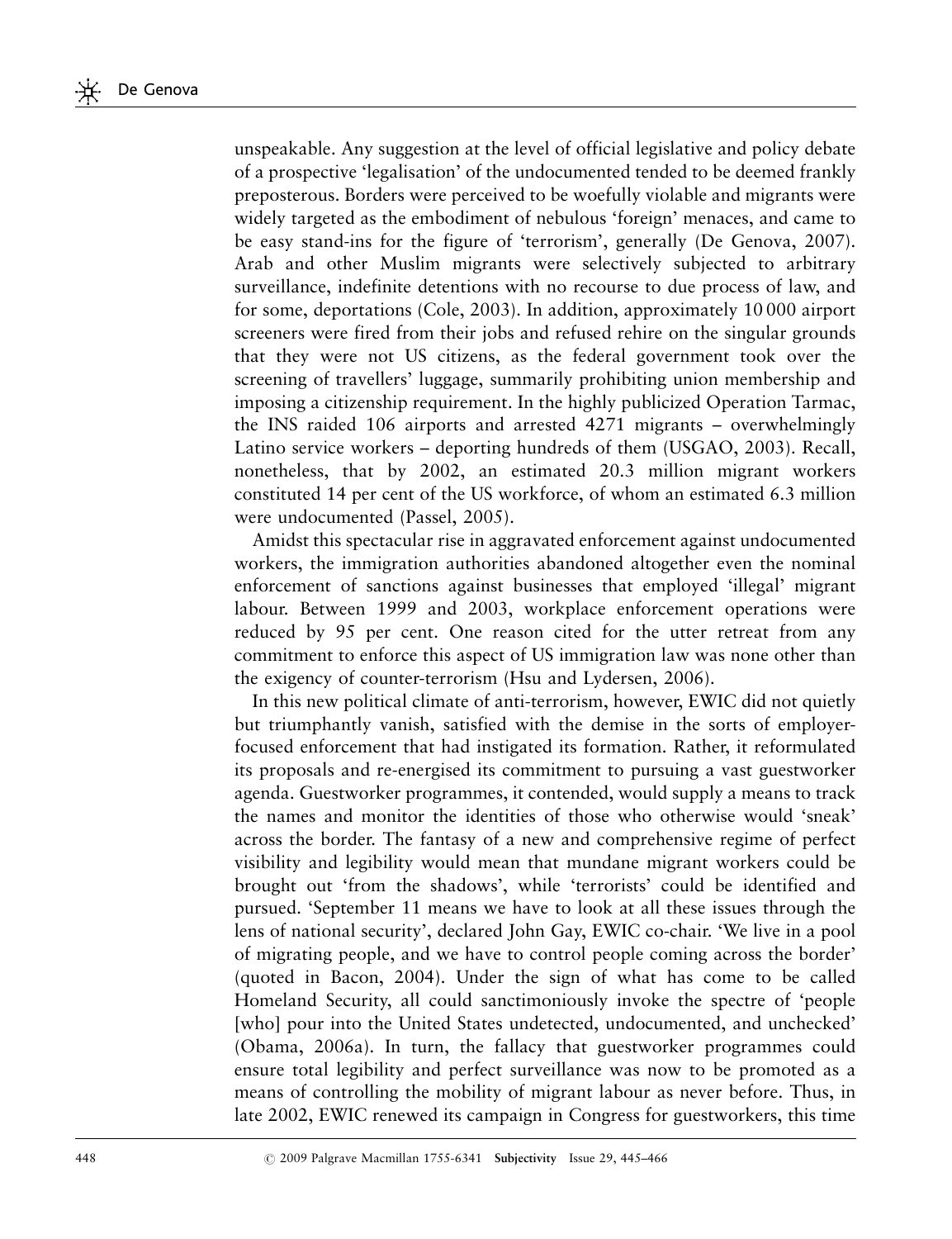emphasising the alleged 'threat' posed by the undocumented to national security. Claiming that 'authorities know very little' about the millions of undocumented people in the United States, it warned that while most just came to work, 'those few who wish to do us harm find it easier to hide among their great numbers'. In this lurid light, an EWIC letter addressed to US senators (dated 24 February 2003) demanded, 'How can the immigration status quo be tolerated?'<sup>6</sup>

That 'the immigration status quo' was indeed intolerable for many migrants, and especially the undocumented, then became the central concern of what, given the political climate at the time, could have seemed to many like an altogether improbable nationwide mobilisation. The Immigrant Workers Freedom Ride consisted of a modest sum of 18 chartered busloads of protesters (approximately 900 people), originating from 10 cities. It converged in Washington DC on 2 October 2003 for a rally on the lawn of the US Capitol, and highly publicised meetings with members of Congress, and culminated in a final rally of an estimated 125 000 in the Queens borough of New York City, 2 days later. The mobilisation had been called by an organising committee that included major labour unions, civil rights organisations and immigrant advocacy groups. En route to Washington, the Freedom Riders collectively covered more than 20 000 miles and visited more than 100 cities and smaller towns, where countless rallies and more humble community gatherings were held to welcome them, and where they lent support to labour picket lines. The Queens destination was symbolically significant because, with migrants originating from more than 120 countries and speaking 100 languages comprising 36 per cent of its residents, it was the most ethnically diverse county in the United States.<sup>7</sup>

The Immigrant Workers Freedom Ride was modelled on the freedom rides of 1961, in which African Americans and other civil rights protesters physically challenged racial segregation in public transportation facilities in the US South, commonly incurring fierce violence in reaction to their transgressions. The 2003 mobilization honoured the memory of the earlier movement and drew critical force from the analogy of that legacy of struggle against racist discrimination and violence with the contemporary cause of 'immigrants' rights' and 'a road to citizenship' for migrant workers, and for the undocumented in particular. The 2003 Freedom Riders were confronted with the palpable prospect that immigration authorities might detain their buses and deport the numerous undocumented migrant activists and organisers among them. Indeed, two buses from Los Angeles were raided by the Border Patrol in El Paso, Texas, culminating in a 4-hour-long standoff between immigration agents and intransigent riders and their local supporters. The initial raid and then the subsequent detention in jail cells of everyone involved, during which individual interrogations were conducted, were persistently met with spirited protest songs and a well-organised insubordinate silence regarding the specific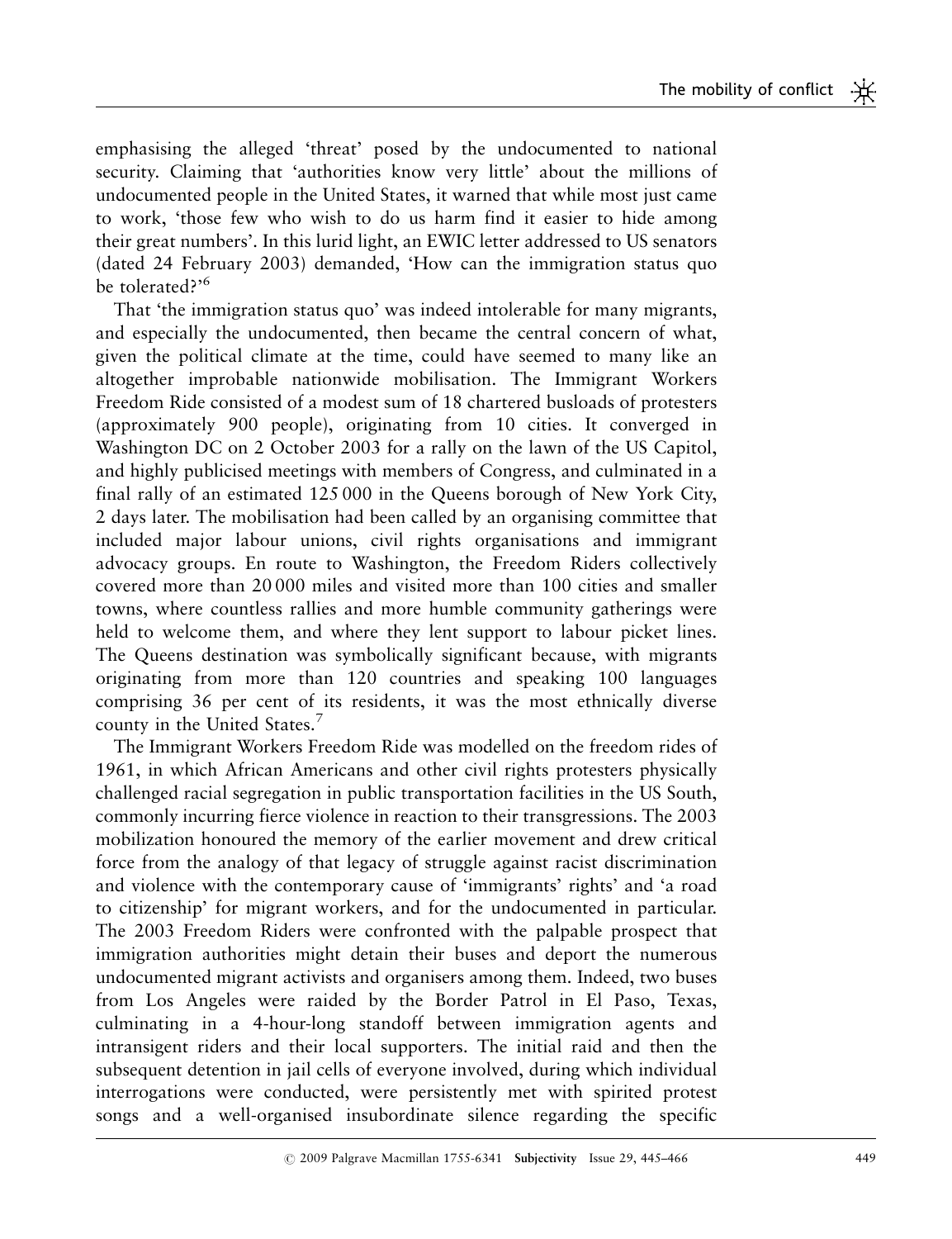immigration or citizenship status of any individual (Engler, 2003; Atkin, 2005, p. 205). Like their civil rights movement precursors, therefore, the migrant activists of the 2003 Freedom Ride manifested their political message and defiantly asserted their subjectivity, first of all and most significantly, with their very bodies. Whereas the African American bodies that were subjected to racist terror and segregationist laws displayed and denounced a subordinate citizenship, the bodies of the migrants who demonstrated in 2003 and risked apprehension and deportation were the physical manifestation of the utter absence of citizenship and any semblance of the sorts of civil rights that had historically been travestied for Black people. In the insubordinate act of making themselves visible, calling attention to the mere corporeal fact of their deportable presence, the migrant Freedom Riders held themselves up as potential targets for the state's recriminations.

Through their literal movement across the United States, the Freedom Riders set themselves up as moving targets. In this manner, they took up and prevailed over what Henri Lefebvre has called the 'trial by space', whereby 'whatever is not invested in an appropriated space is stranded, and all that remain are useless signs and significations' (Lefebvre, 1974/1991, pp. 416–417). Re-inscribing the space of the US nation-state, they truly produced a 'differential space' (Lefebvre, 1974/1991, pp. 50, 349, 408), where the predicates of the political were significantly reformulated on their own terms. Thus, the sovereign power of the state was challenged to reassert its presumptive monopoly – through violence, in space – over the disbursement of rights and the possibility of their authorisation, protection or enforcement (Lefebvre, 1974/1991, pp. 279–281). Inasmuch as space is both experienced and produced, first and foremost, through the living human body (Lefebvre, 1974/1991, pp. 170, 294) – 'being at once ''subject'' and ''object''', as Lefebvre clarifies (p. 407, cf. pp. 194–195) – the itinerant assemblage of the Freedom Riders' dissident and deportable bodies did not merely 'express' the protest of unruly subjects who repudiated their own objectification by the state's regime of migrant securitisation. It enacted and performed a crucial dimension of subjectivity itself – its material and practical corporeality (p. 61; cf. Blackman et al, 2008, p. 18). By asserting their physical and bodily presence, these migrants thereby affirmed the ineradicably and incorrigibly insistent character of their very material needs, desires, capacities and dispositions. Thus, the Freedom Riders exposed subjectivity itself as always-already, intrinsically a question of *inter*-subjectivity – a matter of the social relationality of embodied subjects confronting one another in space – and commanded a response to the urgency of their insubordinate presence.

In this sense, the most profound and enduring radicality of the Immigrant Workers Freedom Ride of 2003 derived not from any explicit programme of political demands. In Lefebvre's terms, this movement effectively made 'the reappropriation of the body, in association with the reappropriation of space, in to a non-negotiable part of its agenda' (Lefebvre, 1974/1991, pp. 166–167).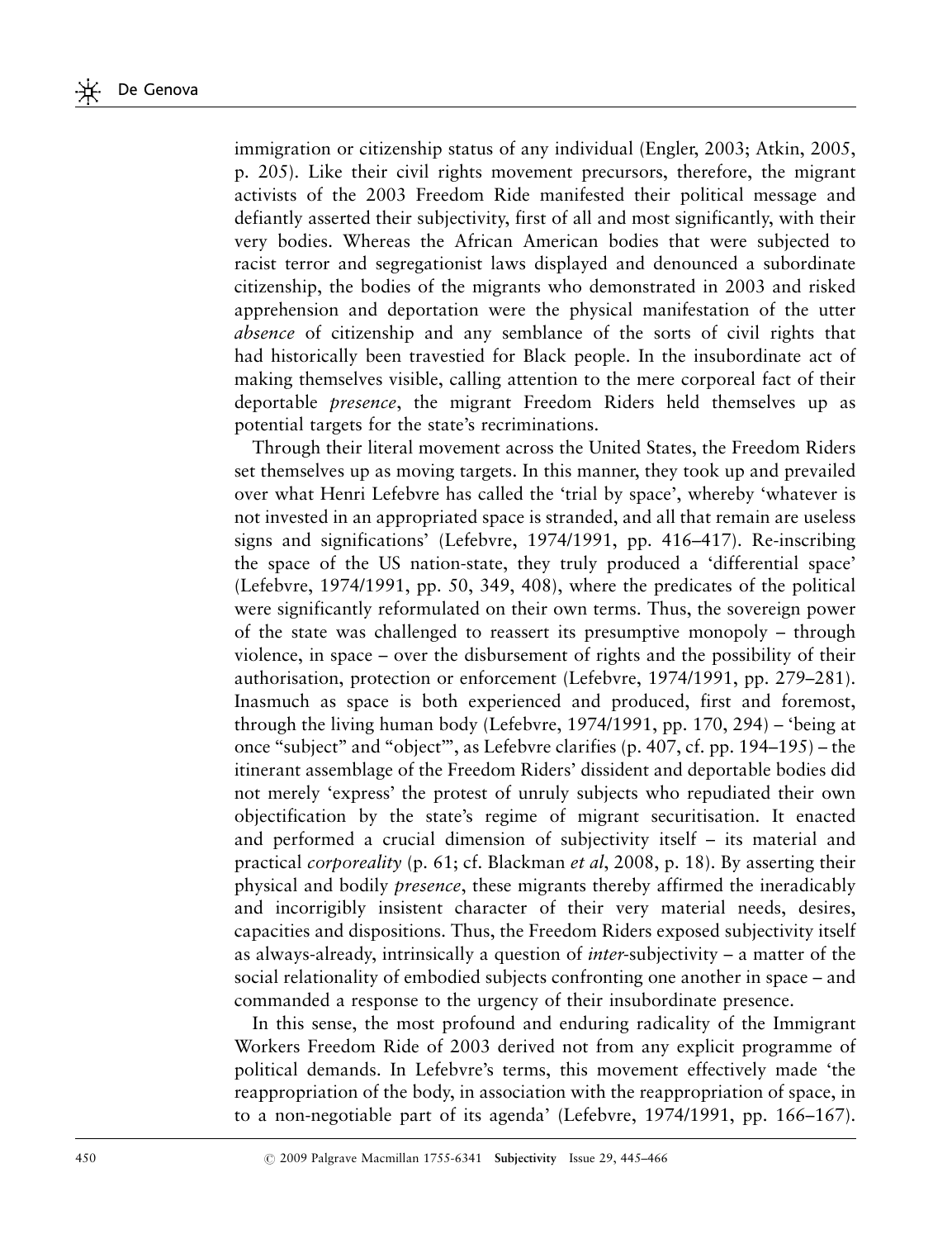As the objects of an unprecedented and escalating climate of securitisation, migrants had been increasingly depicted as possessing an abject agency that was unsavoury at best, if not plainly dangerous. Their political mobilisation in 2003 entailed the sort of 'emerging political practices and enduring political problematics' that Peter Nyers (2003, p. 1072) has insightfully examined as a kind of irruption of abject subjectivity, representing 'a troubling anomaly to the sovereign order' (Nyers, 2003, p. 1090). This movement pushed 'the question of the speaking subject front and centre' and 'provoke[d] fundamental questions about politics [and]  $\ldots$  who can be political' (Nyers, 2003, p. 1089). Such critical ruptures confront (and affront) political regimes premised upon the supposed 'impossibility' that officially rightless non-citizens could assume the mantle of quasi-citizenship by articulating political demands and making claims. In so doing, they produce or reconfigure the spaces of the political as such (Nyers, 2003, pp. 1070–1071). Indeed, the migrant Freedom Riders not only moved 'the question of the speaking subject front and centre', but also provoked a kind of dialogue that was above all about the question of the *moving* subject – migrant subjectivities manifested through the insubordinate mobility of their bodies. Their sheer corporeality, ostensibly speechless and opaque, mobilised in space, affirmatively proclaimed their material and practical presence as a 'foreign' (migrant) 'population' within the United States. They re-articulated as a matter for public debate the erstwhile (officially) 'unspeakable' questions of immigration law and undocumented labour. But furthermore – even apart from the precise content of their words – they enunciated through their actions the urgency of substantial needs and demands that had been previously unspeakable or at least coercively muted by their 'unauthorised' status.

The prosaic expression of this organising effort (in anticipation of the larger social movement to follow in 2006) was, in fact, deeply contradictory.<sup>8</sup> Despite various nationalist contradictions and anti-terrorist concessions, in the grim and stifling atmosphere of the ascendant Homeland Security State, this seemingly diminutive but stalwart effort re-articulated the supposedly unspeakable. If only fleetingly, it put the beleaguered question of 'immigrants' rights' into the forefront of 'domestic' US politics at a time when the military occupation of Iraq was still only 6 months old and public debate in the United States was overwhelmingly focused on the 'foreign' theatres of its 'Global War on Terror'. And as was already evident in the electrifying reception this itinerant protest garnered in local communities across the United States, it signalled the beginnings of a much wider social movement.

Three months later, on 7 January 2004, the Bush administration was provoked at last to officially re-open the public immigration debate in the United States. Bush advocated a new scheme for the emphatically 'temporary' regularisation of undocumented workers' 'illegal' status and for the expansion of a migrant labour contracting system orchestrated directly by the US state.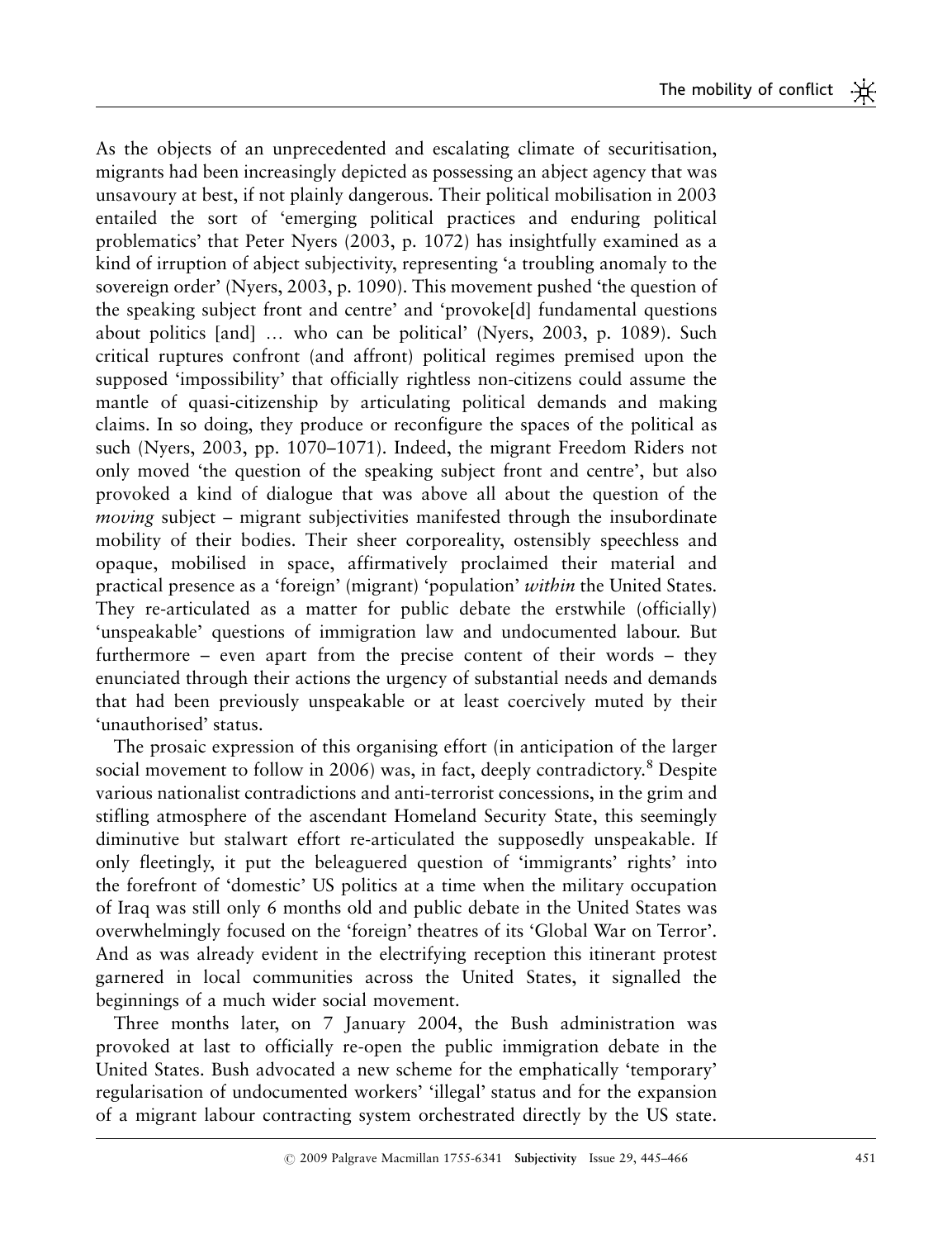Bush's immigration reform proposal expressly precluded any prospective eligibility for permanent residence or citizenship. According to Bush's formula, the state would, in effect, operate as a broker of virtually indentured labourers: 'Participants who do not remain employed, who do not follow the rules of the programme or who break a law will not be eligible for continued participation and will be required to return to their home' (Bush, 2004). Continued presence in the United States would be conditioned by their continuous (docile and ever-deportable) employment, and therefore, by their faithful servitude to designated employers.<sup>9</sup>

The real sign of the success of the EWIC campaign to reshape the national debate has been the ubiquity of guestworker schemes in virtually *all* proposals, Republican and Democratic alike – and even those of many immigrant advocacy organisations. Firmly grounded on the metaphysics of anti-terrorism, the accepted wisdom faithfully shared among Bush, Obama, and the majority of the US Congress (especially in the aftermath of the 2006 protests) promotes a managed 'legalisation' of the guestworker variety, and holds that no immigration reform is possible without this sort of heightened surveillance and control over migrant labour. That is to say, no immigration legislation is even conceivable any longer except on the terms that ensure that the most organised and outspoken business lobby gets what it wants. A great lacuna in this vision of enhanced control through 'legalisation' – converting 'illegal' migrants into temporary and excessively supervised guestworkers – is, of course, the utter implausibility of ever cajoling the great majority of undocumented migrant workers already present in the United States to voluntarily subject themselves to such a drastic diminution of their autonomy.

#### 'Unlawful Presence', Insurgent Presence

It may seem paradoxical, amidst this newfound enthusiasm for the 'legalisation' of undocumented migrant labour – even if only by converting 'illegal aliens' into guestworkers – that the ensuing debate came to revolve around what was without question the single most expansively punitive immigration legislation in US history. The Border Protection, Antiterrorism and Illegal Immigration Control Act (passed on 16 December 2005 by the House of Representatives) would have criminalised all of the estimated 11 million undocumented migrants residing in the United States by summarily converting their 'unlawful presence' into a felony and rendering them subject to mandatory detention upon apprehension (Mailman and Yale-Loehr, 2005).

Shortly thereafter, during the spring of 2006, forcefully galvanising widespread public awareness of the US Senate's ongoing deliberations in response to the House bill, truly unprecedented mass protest mobilisations in defence of the 'rights' of 'immigrants', and especially the undocumented, took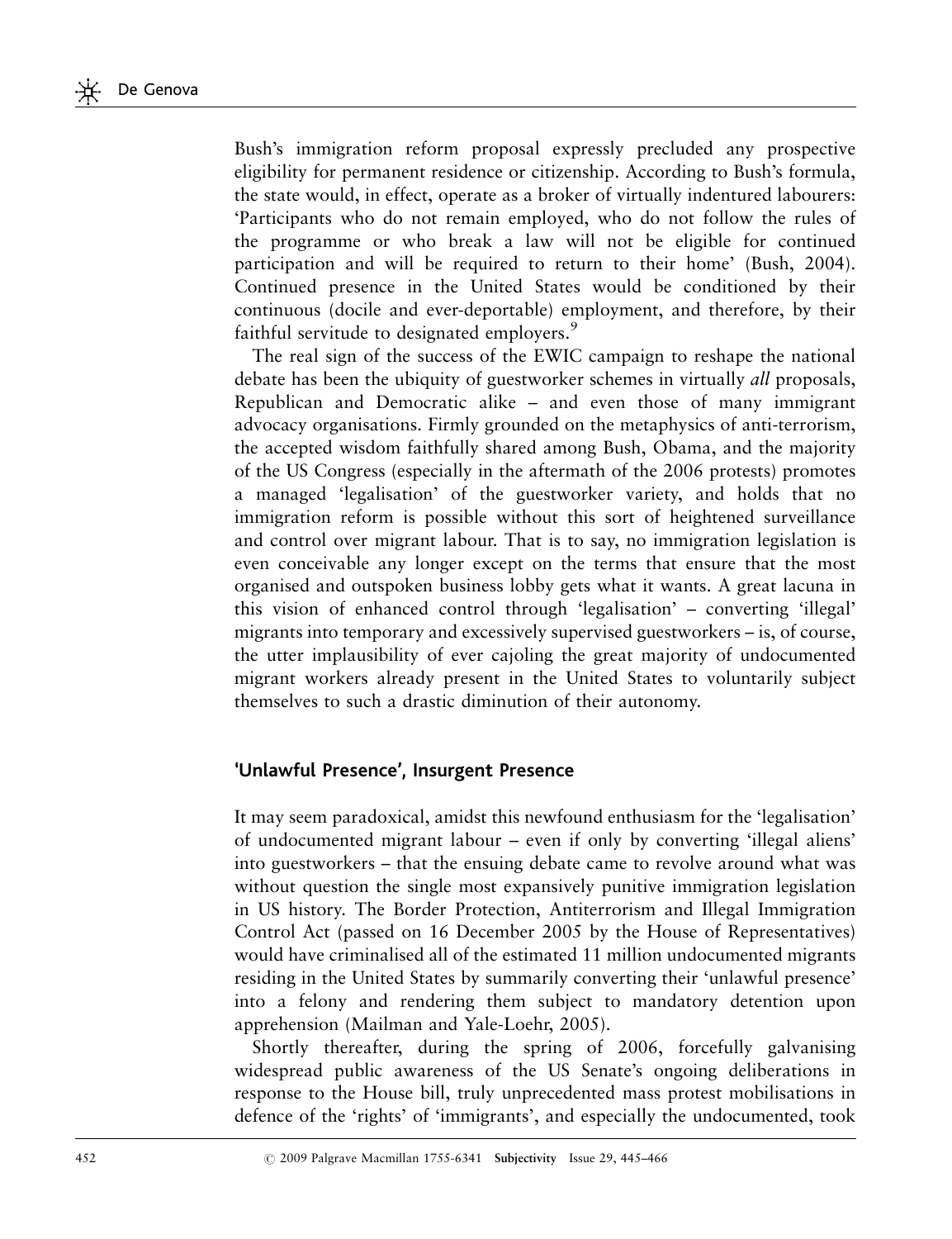the United States by storm. These protests began with half a million marching in Chicago on 10 March, reportedly the largest single demonstration on record in the city's history, only then to be surpassed by the subsequent demonstration there of approximately 750 000 on 1 May. This was followed by at least a million people in Los Angeles on 25 March (also that city's largest demonstration on record), in addition to several smaller protests there during that week. Hundreds of thousands followed in New York City at various rallies in early April, as well as tens of thousands each in numerous other cities. The gathering storm of migrant protest culminated in several million demonstrating nationally on 1 May for the 'Day Without an Immigrant' 1-day general strike and boycott.<sup>10</sup> Thus, undocumented labour, which the legislative debate had sought to render its *object*, audaciously stepped forward again, now on a genuinely massive scale, to effectively reaffirm that migrant workers were truly subjects in this struggle. Indeed, they were the subjects in a double and inextricably contradictory sense. They were subjects as labour for capital, and thus, the veritable source of value, upon which capital is constitutively dependent. They were also subjects as labour *against* capital, engaged in a mass act of insubordination and an expression of the irreconcilable antagonism that conjoins labour and capital in a mutually constitutive social relation (Bonefeld, 1995; Holloway, 1995). Notably, there were widespread school walk-outs and virtual closures as well, as the children of migrants also emerged as a major force, deftly translating a repudiation of the abjection of their non-citizen parents into an energetic defiance of the racial subjugation of their own abject citizenship.

In spite of the genuine depth of the organising that contributed everywhere to the success of the movement (see, for example, Gonzales, 2009), it is nonetheless undeniable that the 2006 struggles achieved their remarkable force and scope rather abruptly. An acute awareness of the particularly offensive and menacing ramifications of the new legislation, which, after all, had already passed in the House of Representatives, spread rapidly and proved to be an irresistible catalyst. Predictably, the positive demands of the movement often included various formulations of 'legalisation' for the undocumented, but the main focus of all the protests was to simply but resolutely denounce this purportedly anti-terrorist immigration law. The generally defensive tone was echoed by the well-worn and wistful affirmation, No Human Being Is Illegal, but there was also ample evidence of slogans which tellingly revealed the more generally beleaguered sensibility that animated much of the struggle, including the agonistic and rather compromised declarations, We Are Not Criminals, and We Are Not Terrorists. Moreover, it was not uncommon to see placards that, in various renditions, asserted: 'The 9/11 Hijackers Did Not Speak Spanish'.

In such gestures of complicity with the larger nationalist compulsions of US immigration discourse, much like the official rhetoric of the earlier Immigrant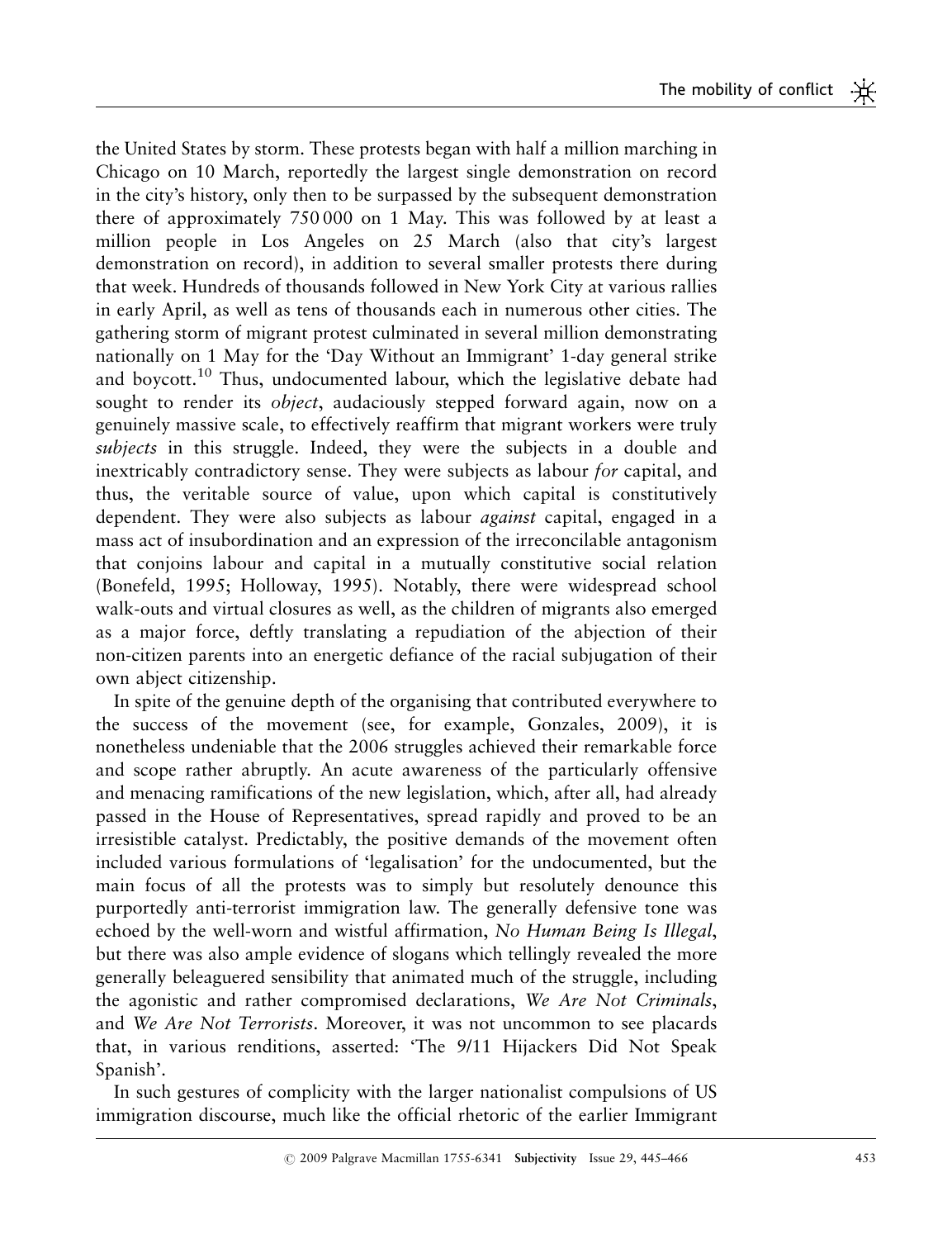Workers Freedom Ride, the undocumented frequently sought to challenge their own status as the iconic 'bad immigrant' by recapitulating its disabling normative logic: although 'illegal', they were in fact hard-working, law-abiding, tax-paying 'good immigrants' (De Genova, 2005, pp. 85–91). References to the Spanish language of Latinos supplied a divisive racialising subtext. Such slogans implied that there were indeed other (categories of) migrants who represented a genuine menace: the figure of the 'terrorism suspect' could now be upheld as the truly 'bad immigrant' (De Genova, 2007). In the same spirit of complicity and conformity with the dominant ethos of a reanimated but besieged US nationalism, there was likewise an extraordinarily vociferous and emphatic effort by the more conservative elements in these struggles to insist that protesters should carry US flags. Waving the US flag, they argued, would verify 'loyalty' and the assimilationist desire to truly 'become Americans'. In contrast, the customary profusion of flags representing the migrants' diverse countries of origin would purportedly have served to merely confirm the worst nativist suspicions of the anti-immigrant lobbies (cf. Pulido, 2007; Baker-Cristales,  $2009$ ).<sup>11</sup>

Apart from the variety of competing specific demands and claims articulated by the 2006 marches and rallies, largely focused on 'legalisation', there was nevertheless a resounding and consistent manifestation of the migrants' more elementary defiance with regard to a social and political climate of escalating hostility. This spirit and sensibility were poignantly captured in a slogan (notably, in Spanish) that has been persistent and pervasive:  $Aq\mu i$  Estamos, y No Nos Vamos [Here we are, and we're not leaving]. This was sometimes accompanied by a rejoinder: Y Si Nos Sacan, Nos Regresamos  $[$  ... and if they throw us out, we'll come right back]. Indeed, the theme of presence – the profound and inextricable presence of migrants, and especially that of the undocumented, within the US social formation signalled a crucial flashpoint for both sides in the current struggle over 'immigration' in the United States. The political campaign to criminalise undocumented status, as elaborated in the proposed law, sought to confront 'unlawful aliens' with myriad grounds for detention and incarceration, meeting 'unlawful presence' with protracted confinement. For the migrants engaged in this struggle, however, their 'unauthorised' presence figured as the definitive social and political 'objective' fact. The exuberant affirmation of that fact – its reinscription as sheer insubordinate subjectivity – almost seemed to signify an end in itself.

Confronted with the unanticipated insurgency of 'immigrants' rights' protests and migrants' bold affirmations of their presence, on 15 May 2006, Bush revised his formulation of immigration 'reform'. He sanctimoniously reaffirmed the criminalisation of undocumented migrants as law-breakers and pledged 6000 National Guard troops for deployment on the US-Mexico border to assist the Border Patrol with logistical support (a militarised force that remained in place until July 2008). While taking great pains to appear to repudiate anything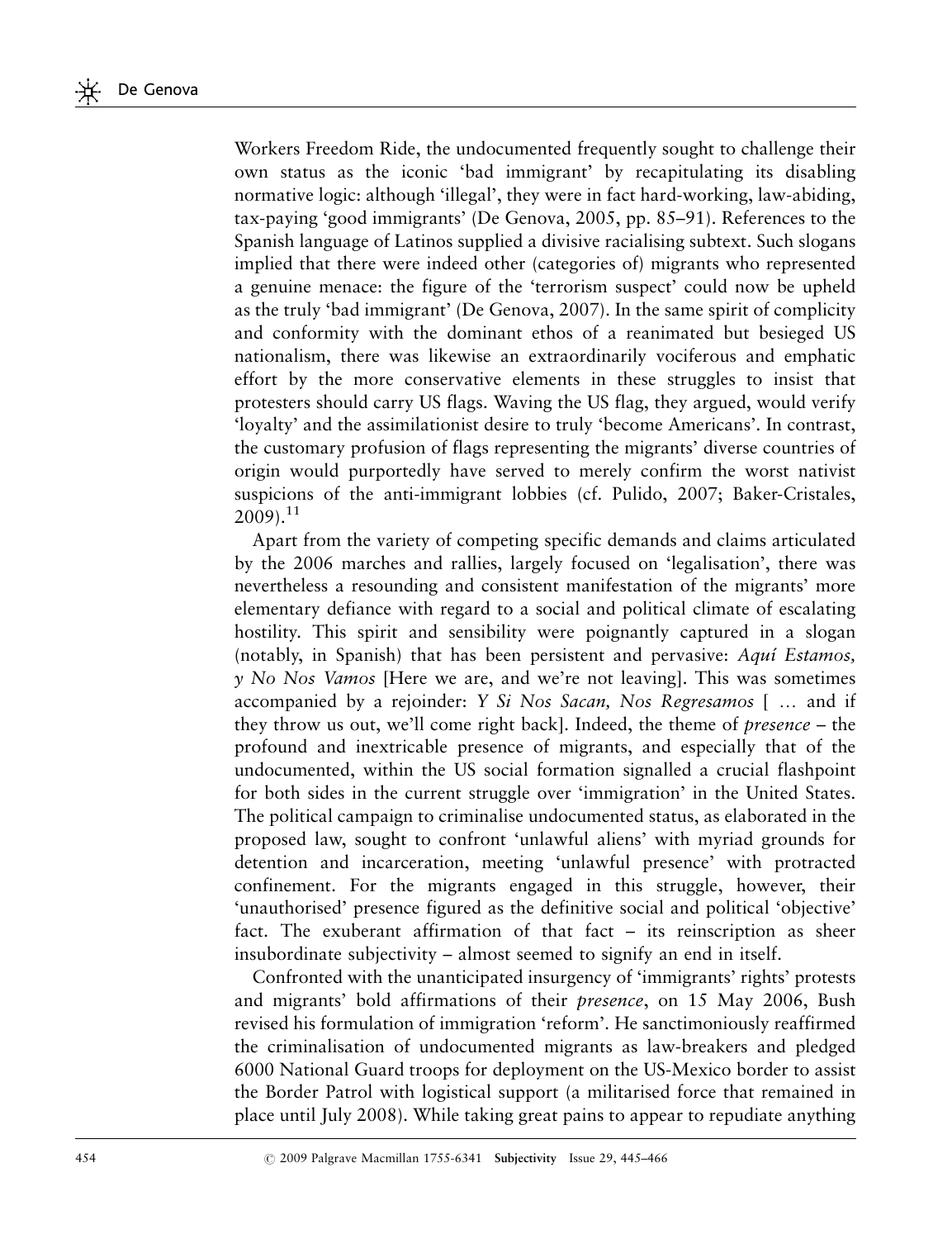that might be characterised as an 'amnesty' for undocumented workers, Bush, nevertheless, retreated from his previous position and now defended an eventual eligibility for citizenship for those undocumented migrants who had been in the United States for several years and could meet multiple other requirements (Bush, 2006). Notably, those undocumented migrants who could qualify for Bush's proposed 'adjustment of status' would have been subjected to several additional years of heightened vulnerability and continued deportability as they sought to satisfy all of these requirements.

Subsequently, Obama has been similarly emphatic in his endorsement of analogous 'legalisation' proposals:

Don't get caught up in the false rhetoric about amnesty. What we are talking about is an earned pathway to citizenship. Over the course of eleven years, [undocumented migrants] would have to pay a fine, they would have to learn English, they would have to pay back taxes and they would be behind those who applied to be here legally. So, they wouldn't be rewarded for their illegal behavior but we would recognize that our future as a country involves absorbing these people who are already here so we wouldn't have an entire class of second-class citizens. (Obama, 2006b)

More recently, as president, Obama has reiterated this position: 'You've got to say to the undocumented workers ... look, you've broken the law; you didn't come here the way you were supposed to. So this is not going to be a free ride. It's not going to be some instant amnesty' (Obama, 2009). Indeed, in both Bush's and Obama's visions, those 'legalised' migrants who would finally be able to 'naturalise' as US citizens would ultimately have served a very long and arduous apprenticeship in 'illegality' and subsequent subjection to considerable scrutiny, surveillance and discipline as the precondition for their 'legalization'. Migrants who would not qualify for such 'legalisation' schemes would be immediately subject to deportation. At best, they might be invited to merely join the ranks of a prospective new mass of eminently disposable guestworkers. Thus, with Obama as with Bush before him, the insurgent presence of migrant labour has summoned forth elusive promises of 'legalisation', but only in a manner that seeks to penalise and discipline migrants, revise and re-inscribe migrant 'illegality', and refortify the barriers to citizenship.

#### The Enforcement Spectacle

The Border Protection, Antiterrorism and Illegal Immigration Control Act ultimately proved to be politically untenable, and no significant federal immigration legislation has been passed subsequently. Nevertheless, the parties to the legislative debate (with the support of then-Senators Barack Obama,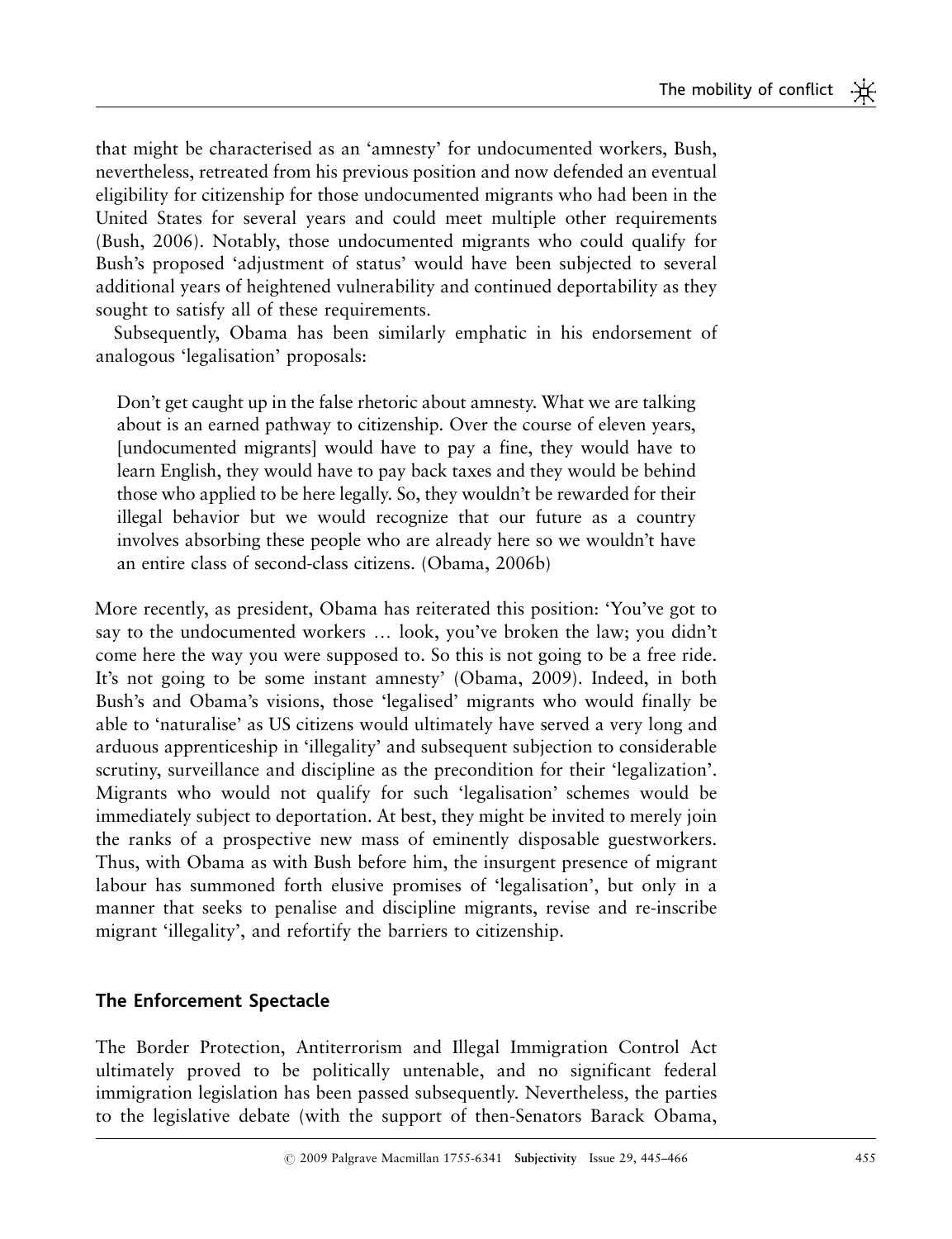Joe Biden and Hillary Clinton) finally did approve a similarly punitive but dramatically more limited and perfunctory law, the Secure Fence Act of 2006. This law ostensibly provided further fortification of the US-Mexico border with hundreds of miles of physical barriers to be added to the existing 125 miles of fence. This, after all, is the standard fallback position of all US immigration politics: when in doubt, further militarise the US-Mexico border. By the end of 2008, the number of US Border Patrol agents was legally mandated to have doubled since 2001, to a record high of 18 000, and is expected to increase again to 20 000 by the end of 2009. Furthermore, state law making has responded to the Congressional stalemate with a new proliferation of state-level immigration laws. Of 1562 such bills introduced nationally during 2007 alone, 240 were enacted in 46 states. In the first quarter of 2008, another 1100 state-level immigration bills were introduced across 44 states. A new law in the state of Mississippi, for instance, makes it a felony for an undocumented migrant to hold a job. In Oklahoma, it's now a felony to provide an undocumented migrant with shelter (Cave, 2008). Accompanying these legislative tactics has been an unrelenting campaign of locally improvised forms of intensified state-, countyand municipal-level immigration enforcement (cf. Coleman, 2007; Núñez and Heyman, 2007; Varsanyi, 2008). An unprecedented profusion of local police departments, furthermore, are now being directly deployed to enforce immigration violations – a distinctly post-September 11, 2001 phenomenon.<sup>12</sup>

In response to the vibrant upsurge in migrant labour and community organising, and plainly as an intimidation tactic in anticipation of the 1 May rallies, the Department of Homeland Security initiated on 20 April 2006, an 'aggressive' new campaign of raids and deportations to '[reverse] the growing tolerance for ... illegal immigration' (USDHS-ICE, 2006b). The announcement came a few days after what at the time had been the largest workplace enforcement raid operation against undocumented workers in recent memory. Immigration authorities had arrested 1187 employees of a single company across 26 states, as an explicit warning to put 'employers and workers alike ... on notice that the status quo has changed' (USDHS-ICE, 2006a; emphasis added). Numerous raids followed across the country, and have continued into the present. Indeed, with the advent of the Homeland Security State, US immigration authorities enunciated a 10-year 'strategic enforcement plan' whose express mission is to promote 'national security by ensuring the departure from the United States of all removable aliens' (USDHS-ICE, 2003, p. ii). In spite of such bombastic gestures, however, as I have argued elsewhere (De Genova, 2002, 2005), it is deportability, and not deportation as such, that ensures that *some are deported in order that most may remain* (undeported) – as workers, whose pronounced and protracted legal vulnerability may thus be sustained indefinitely.

There is now a significantly new tactical emphasis on *targeted* policing and its predictable capacity for generating a spectacle of law enforcement 'results',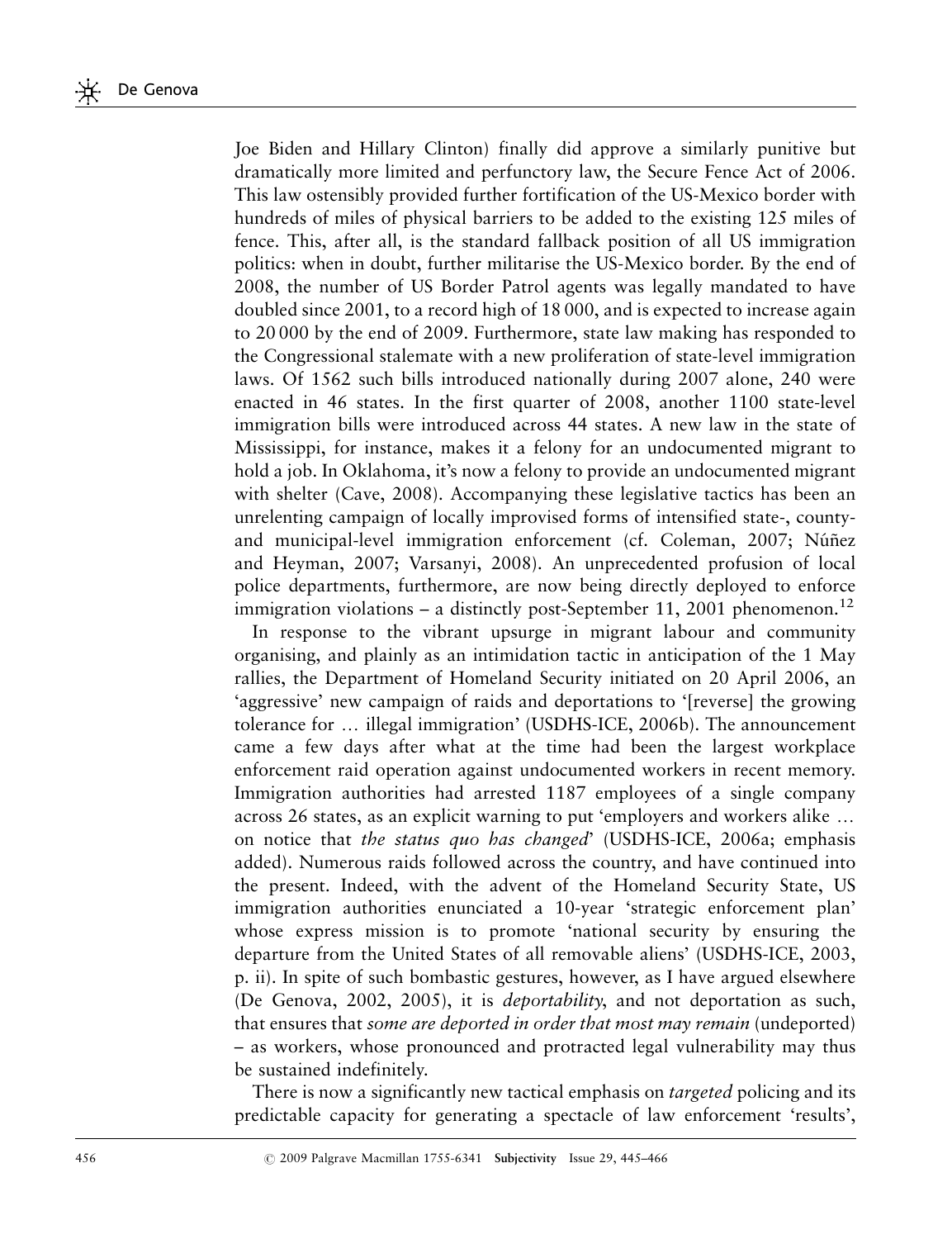however. The US immigration authorities can regularly trumpet their 'successes' in sweeps that dredge up hundreds and even upwards of a thousand undocumented migrants, and which simultaneously allow them to conflate the great mass of hum-drum 'illegal alien' workers with so-called 'criminal' and 'fugitive aliens', who have been the officially designated targets of the raids. Those who have evaded deportation orders, for instance, are characterized as 'criminal fugitives'. Furthermore, the utterly mundane and pervasive practice of working with fraudulent documents quickly came to be persistently depicted as 'identity theft' or 'fraud', and prosecuted as a criminal (rather than a mere immigration) violation.

Thus, on 12 May 2008, an immigration raid on Agriprocessors, Inc., a meatpacking plant in Iowa – which led to the arrest and detention of 389 migrant workers, culminating in federal criminal convictions for 270 – was distinguished for being 'the largest criminal enforcement operation ever carried out by immigration authorities at a workplace' (Preston, 2008a). There have of course been larger workplace raids. What made this one so special was that the prosecutions were strictly focused on federal criminal charges (almost entirely for the use of fraudulent Social Security cards or immigration documents), leading not to immediate deportations but rather to prison sentences in federal penitentiaries (to be followed later by deportations). Thus, 297 undocumented migrants, mainly from Guatemala, were marched with hands and feet in shackles in groups of 10 into a make-shift courtroom staged in a dance hall, adorned for the occasion with black curtains, as well as adjacent mobile trailers, on the fair grounds of the National Cattle Congress. The proceedings went from 8.00 am until late at night, over several days, with the undocumented workers, who had been threatened with much harsher penalties, pleading guilty in rapid succession and being summarily sentenced to 5-month prison terms. As one of the convicted migrants, Isaías Pérez Martínez, resolutely and repeatedly replied in response to the efforts of lawyers to explain his putative legal options in the case: 'I'm illegal, I have no rights. I'm nobody in this country. Just do whatever you want with me'. The US attorney for the district who oversaw the spectacle called the whole affair an 'astonishing success' (Preston, 2008d).<sup>13</sup>

This more stringent enforcement regime, unquestionably the most severe crackdown in at least two decades, has nonetheless continued to be distinguished by a remarkably candid, if seemingly paradoxical, strategy to compel more widespread acceptance of the proposed expansion of guestworker schemes for the importation of migrant labour. Heightened terror for undocumented migrant workers is offered frankly as the necessary price of a kind of publicity campaign. Former Secretary of Homeland Security, Michael Chertoff, remarked, 'It would be hard to sustain political support for vigorous work-site enforcement if you don't give employers an avenue to hire their workers in a way that is legal, because you're basically saying, ''You've got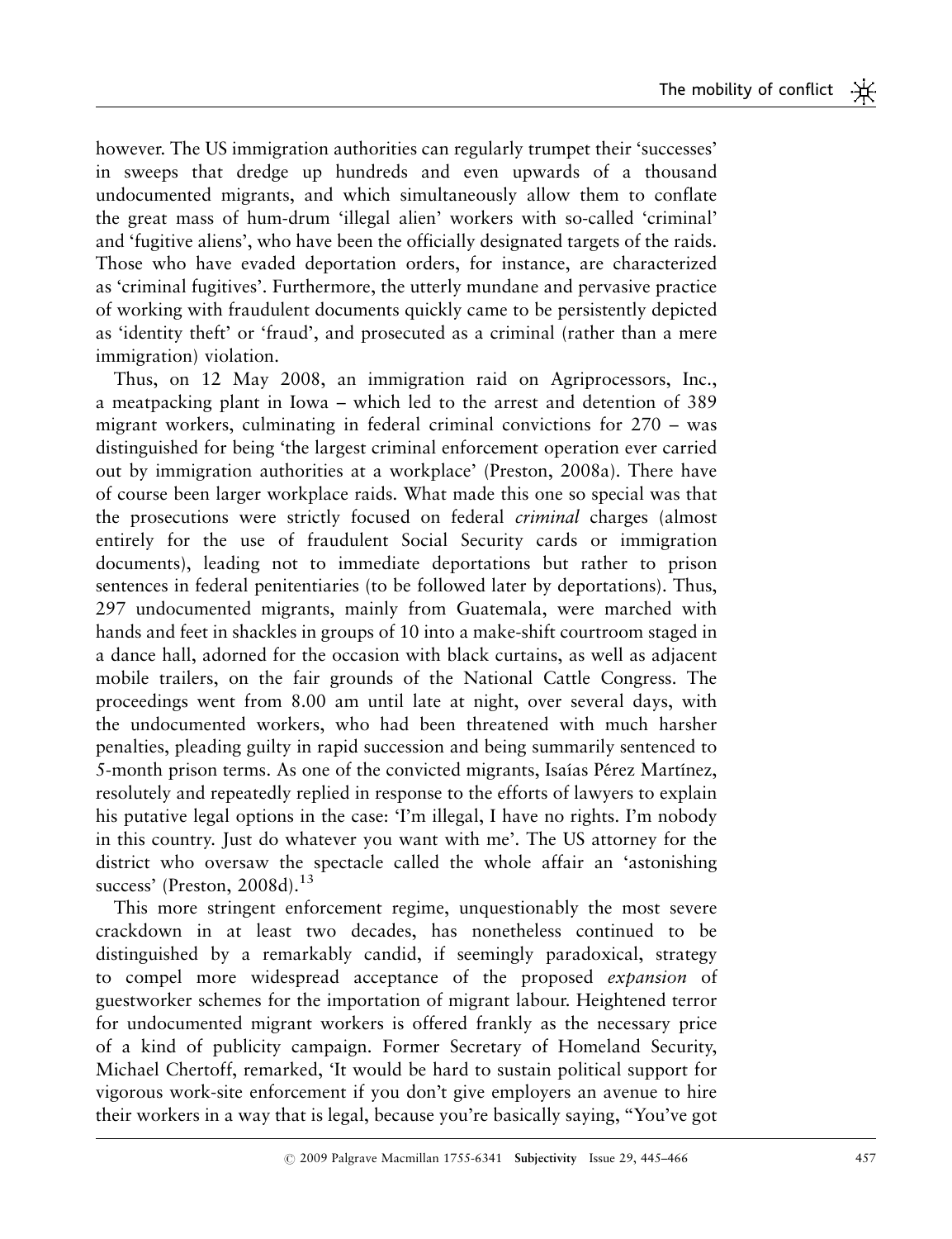to go out of business''', (quoted in Hsu and Lydersen, 2006). Chertoff continued, 'We are not going to be able to satisfy the American people on a legal temporary worker programme until they are convinced that we will have a stick as well as a carrot'. (quoted in Preston, 2008c). Thus, in Chertoff's view, the vital political support of employers required the enticement of guestworker arrangements (the proverbial 'carrot'), while the crucial political acquiescence of 'the American people' would have to be secured by providing the presumed satisfaction of a spectacle of enforcement (the 'stick'). Indeed, in their newfound and increasingly vocal enthusiasm for expanded guestworker arrangements as a recipe for 'legalisation', employers rallying behind the fig leaf of legality have adopted a peculiarly ironic but revealing rallying cry. In reply to antiimmigrant lobbies, demanding 'What part of ''illegal'' don't you understand?' an employers' coalition in the state of Arizona promoted what would have been the first state-level guestworker programme, with the slogan: What part of legal don't you understand? (Preston, 2008c).

#### The Phantom Presence of the Guestworker

The ratcheting upwards of the punitive recriminations against the undocumented sustains a campaign of terror that might ultimately serve to render many undocumented migrants more compliant with the prospective injunction that they forfeit their autonomy and convert their status to that of guestworkers. Guestworker programmes have never ceased to operate in the United States (although on a relatively restricted scale), and already play an important role for employers in some sectors (see, generally, SPLC, 2007). The phantom figure of the guestworker, however – as the promise of a still more tractable, spatially confined and temporally restricted (virtually indentured) form of servitude – is not without its own subaltern menace of insubordination. This was made dramatically manifest, when on 14 May 2008, a group of Indian guestworkers launched a hunger strike in Washington DC in view of the White House, calling for Congressional hearings on the abuses which they had suffered, and demanding that they not be subjected to deportation for the duration of the Department of Justice's investigation of their case.

After more than a year of continuous organising by the self-styled Indian Workers Congress, in coordination with the New Orleans Workers' Center for Racial Justice,<sup>14</sup> on 6 March 2008, over 100 of the 550 skilled metalworkers abandoned their jobs in Texas and Mississippi. They had originally been recruited for fixed-term employment repairing oil rigs in the Gulf Coast region devastated by Hurricane Katrina. Because their work visas bound them to their employer, their desertion rendered them immediately deportable. Instead of instantly vanishing into the anonymous ranks of the undocumented, the guestworkers reported the company to the US Department of Justice on charges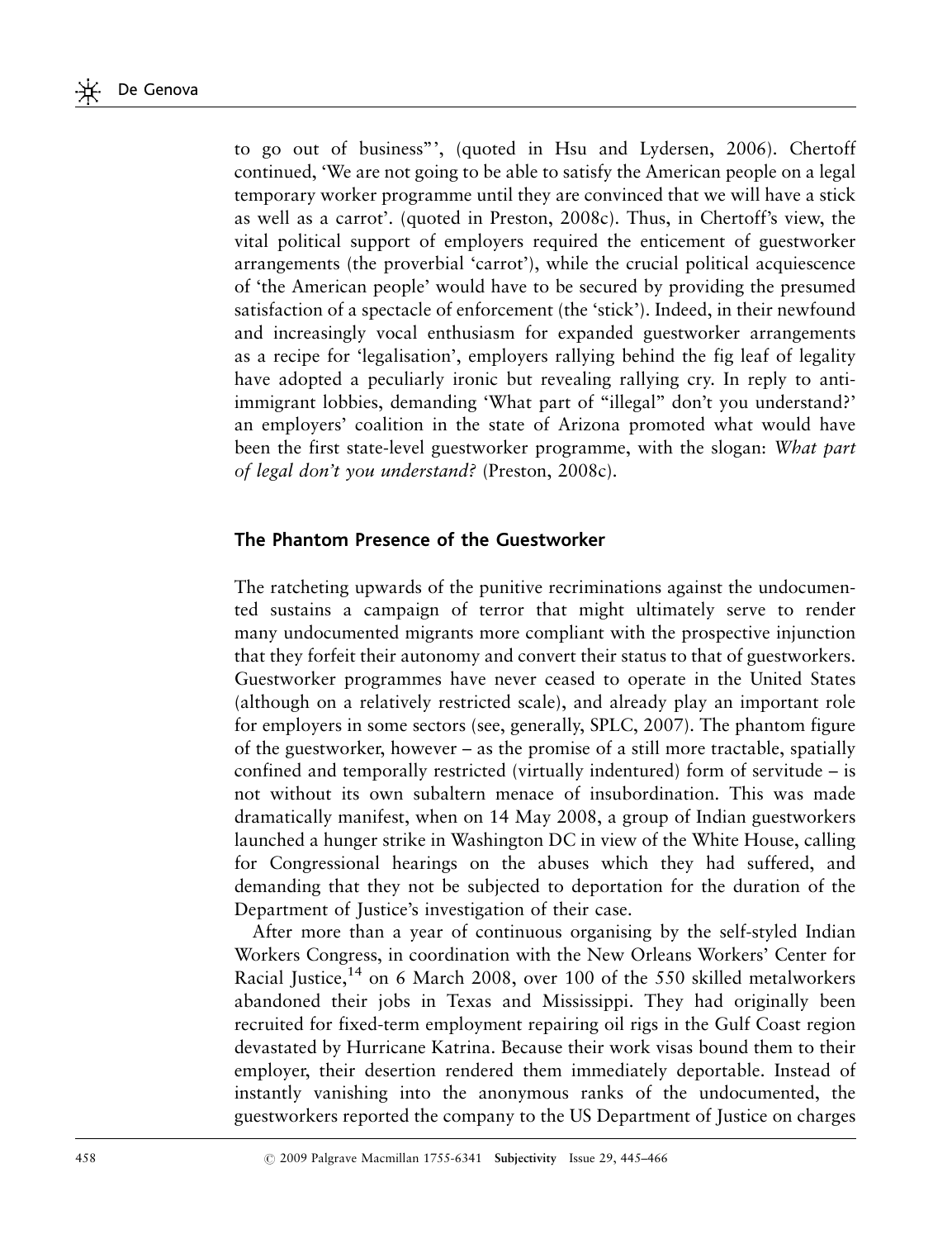of human trafficking (ABC News, 2008; Preston, 2008b).<sup>15</sup> The Department of Justice responded by insisting that they turn themselves in for deportation as a precondition for the investigation. On 10 March, the workers filed a federal anti-racketeering class action lawsuit against the employer, the recruitment firm, and others whom they accused of trafficking (Nossiter, 2008).<sup>16</sup> From 18 to 27 March 100 workers travelled eight days, largely on foot, from New Orleans to Washington DC, along a route that explicitly invoked the legacy of African American civil rights struggles, to expose and denounce the guestworker programme as a system of forced labour (BBC News, 2008). On 14 May, 20 workers began their 29-day hunger strike with a collective statement aptly titled, 'We Will Not Be Silent'. They proclaimed: 'We know that if we remain silent ... our brothers and nephews and neighbours will be next. We have sacrificed everything we had, so now we are laying down our lives'.<sup>17</sup>

Encouraged by an outpouring of solidarity from labour and civil rights organisations, as well as considerable mass media attention and even gestures of support from 18 members of Congress – but also significantly, after five of the strikers had been hospitalised – the hunger strike was suspended on 11 June. In the workers' declaration on that occasion, titled 'We Have Only Begun to Fight', they described their situation in bleak but intransigent terms:

We are paralysed. We live in constant terror of deportation. We cannot work. We cannot see our families. We cannot provide for our families. We are listening to our children grow up over long distance phone calls. We have not been able to attend the funerals of our mothers and fathers in India. Because of the [Department of Justice]'s inaction, our lives are in limbo.

Yet, the workers also celebrated their hunger strike, not implausibly, for having garnered 'more power than any group of H-2B guestworkers in the United States has ever had'.<sup>18</sup> As with the earlier examples of migrant bodies mobilized – and exposed – in struggle, these workers' subjectivity was manifest not only with words but also through their corporeality itself. Marching on foot for eight days across the US South, encamped outdoors amidst the physical spaces of the sovereign power of the US state, depriving themselves of nourishment – the workers' bodies advanced demands more audacious than their words could convey.

The Indian guestworkers' mobile protest produced a differential space with contradiction and conflict as its imprimatur. They laid claim to hitherto unknown or intangible forms of political prerogative and social dignity by transposing their labour-power – their productive power and creative capacity as labour-for-capital – into an insurgent power that was vested in their very bodies, in their life itself (see De Genova, 2010). Thus, precisely when capital has sought to enhance the subordination of migrant labour with recourse to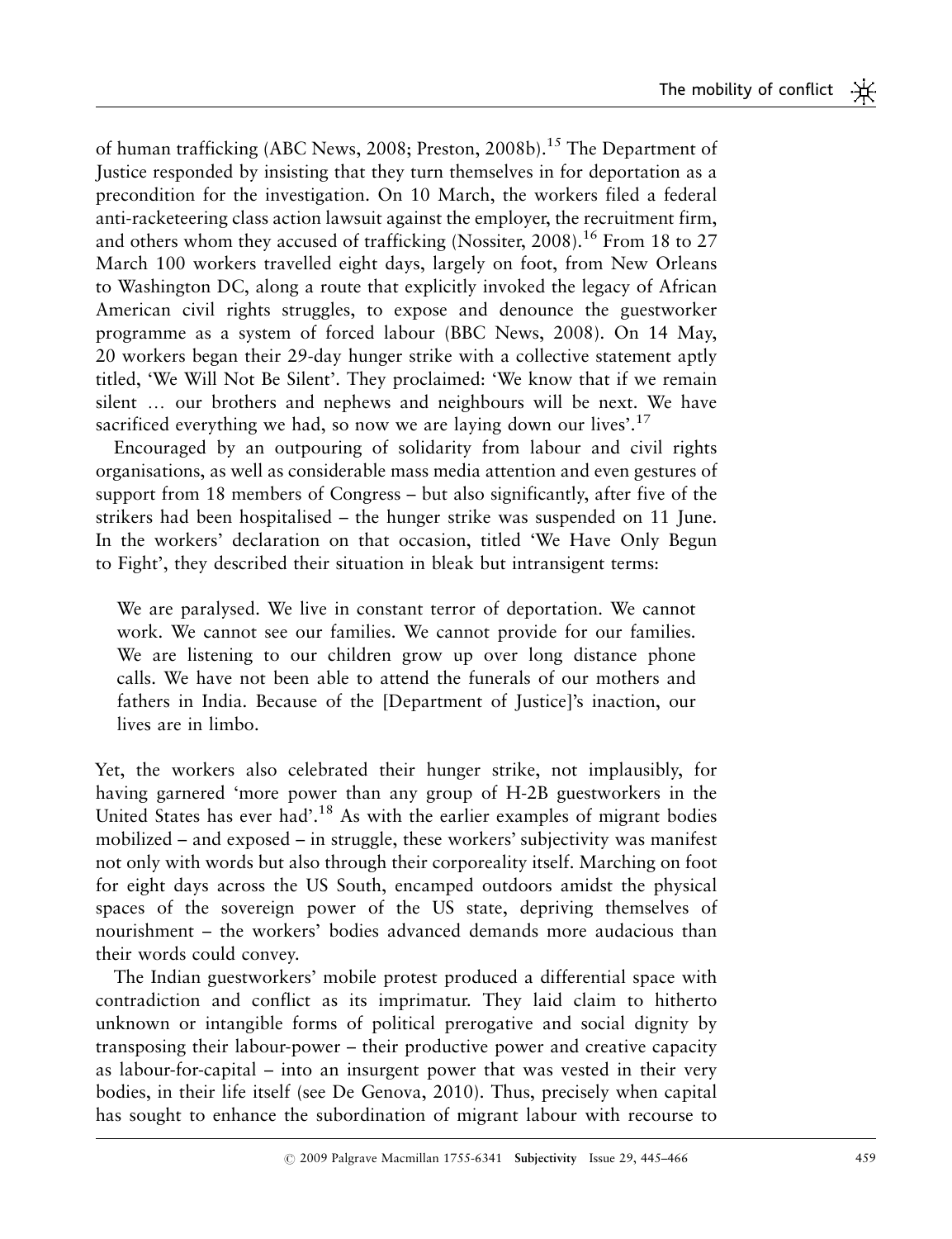guestworker schemes, 'legal' guestworkers have assumed their proper place alongside the 'illegal' at the forefront of these struggles.<sup>19</sup> The Indian guestworkers did remain in the agonising legal limbo of protracted deportability, however, as their petitions for 'continued presence' – a deferral of their prospective deportations until the settlement of their claims – were derisively disregarded. Thus, many were left with no other recourse than to seek employment as effectively 'illegal' workers.<sup>20</sup> When the presumably tractable guestworkers became unruly, the subordination of their labour required that they should be stripped of their 'legal' status. Here, then, was a precise inversion of the notion that the intolerable 'illegality' of undocumented migrants could be 'remedied' with guestworker contracts, whereby state-supervision would ostensibly 'legalise' the undocumented only in order to more effectively subjugate their 'illegal' autonomy. Illegalisation proved to be the seemingly inescapable 'remedy' for these guestworkers' insubordination.

#### The Ghost in the Machine: Mobile Subjects

Migrant labour is the irrepressible ghost in the machine of the anti-terrorist security state. The resurgence of the conventional preoccupations with mundane 'illegal alien' workers in the current immigration debate in the United States exposes labour subordination as one of the constitutive if suppressed conditions of possibility for the metaphysics of anti-terrorism. The very title of the House legislation that instigated so much controversy in 2006 explicitly coupled 'Antiterrorism and Illegal Immigration'. But undocumented migrants need not be branded as actual 'terrorists'. Indeed, given that they are absolutely desired and demanded for their labour, to do so would be counter-productive in the extreme. Rather, it is sufficient to mobilise the metaphysics of anti-terrorism to do the crucial work of continually stripping these 'illegal' workers of even the most pathetic vestiges of legal personhood, such that their own quite laborious predicament of rightlessness may be further amplified and disciplined.

Alongside the dramatically escalated campaign of immigration raids and the widening scope of criminalised enforcement against migrant workers, the insistent effort to restructure 'illegal' migration into a more manageable 'legal' guestworker framework has flourished. The two phenomena must therefore be understood to be complementary, rather than paradoxically opposed. The more that the figure of the 'illegal alien' can be conjured as the sign of a crisis of national security, so much the more are guestworker proposals promoted. They are presented as a congenial panacea that satisfies US employers' deeply entrenched historical dependency on, and enduring demand for, the abundant availability of legally vulnerable and ever-disposable (deportable) migrant labour, while simultaneously pandering to the pervasive rhetoric of 'securing' borders. Through the securitisation of migration,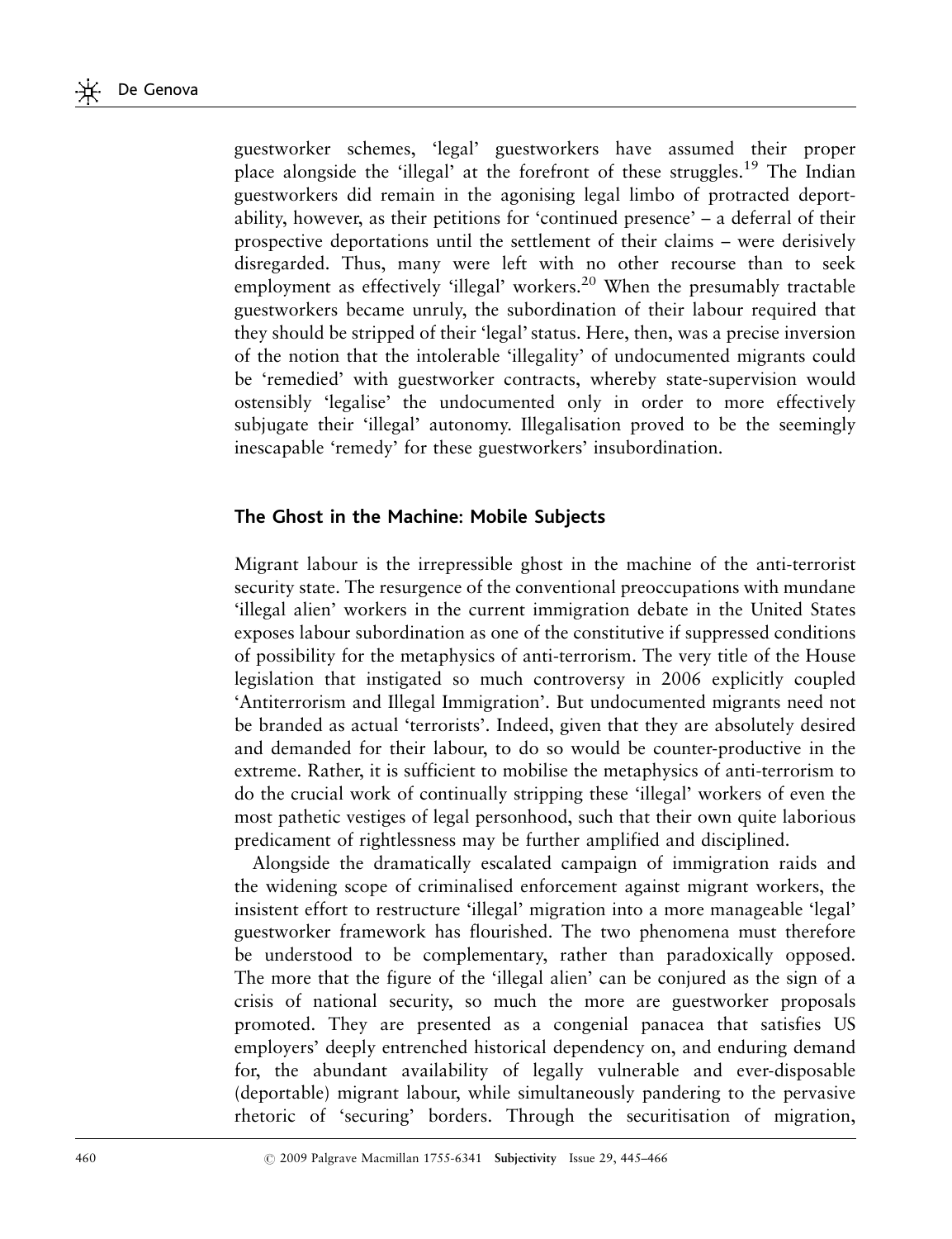anti-terrorism has increasingly been equated with the regimentation afforded by guestworker schemes, and has supplied a crucial key for securing the agenda of the employers who profit most from the exploitation of migrant labour.

The subjectivity of migrant labour is quite material and practical, indeed corporeal. It remains an unsettling presence that persistently disrupts the larger stakes of securing the regime of capital accumulation. This subversive potential is characteristic of the social force of all labour, ever indeterminate in its centrality – as subject – *within* while yet *against* capital. Yet, the question of the subjectivity of labour is especially acute in the socio-political predicaments of migrant workers, particularly at the apparently opposite extremes of (guestworker) 'legality' and undocumented 'illegality'. Here the workplace politics of labour subordination are inextricable from the economies of immigration law and the social relation of migrants to the state. Migrants are putatively the most disempowered denizens of the US legal economy, and it is little surprise that many have placed their hopes in 'legalisation'. Yet, it is their distinct status as legally vulnerable labour-power that renders them indispensable to capital. Whether by means of 'illegalisation' or 'legalisation', state power works to render migrant labour into a manageable object for capital. Migrant labour's sheer subjective (productive and creative) force within the processes of capital accumulation nevertheless precedes and exceeds any of the powers mobilised to contain and subordinate it. Hence, migrant workers – as subjects – remain an incorrigible constituent power within capital and the constituted 'sovereign' power of the state. Indeed, it is in their very life, the vitality of their bodies and minds as living labour, that migrant workers have been rediscovering a *power* that defies all the conceits, delusions and duplicities of any regime of legality, 'rights' and rightlessness.

#### Acknowledgements

An early version of this article was presented at Cardiff University (27 June 2008). I am particularly grateful to Rutvica Andrijasevic for her persistence in inviting me to participate on this panel, to Bridget Anderson for her numerous insights on this occasion, as well as to Dimitris Papadopoulos for his crucial role in conceptually framing the larger theme of the event. I likewise owe a note of appreciation to Nina Glick Schiller for her suggestive comments with regard to guestworker initiatives following my presentation of a different paper at the University of Manchester. Other versions of this article were presented at the University of Arizona, the University of California – Irvine, and the University of California – Berkeley. I am grateful to Javier Durán, Michael Montoya, Ana Rosas, Michael Omi and Juan Herrera for their gracious invitations to share my work in these contexts, and especially to Leti Volpp for her insightful and engaged comments as discussant at Berkeley.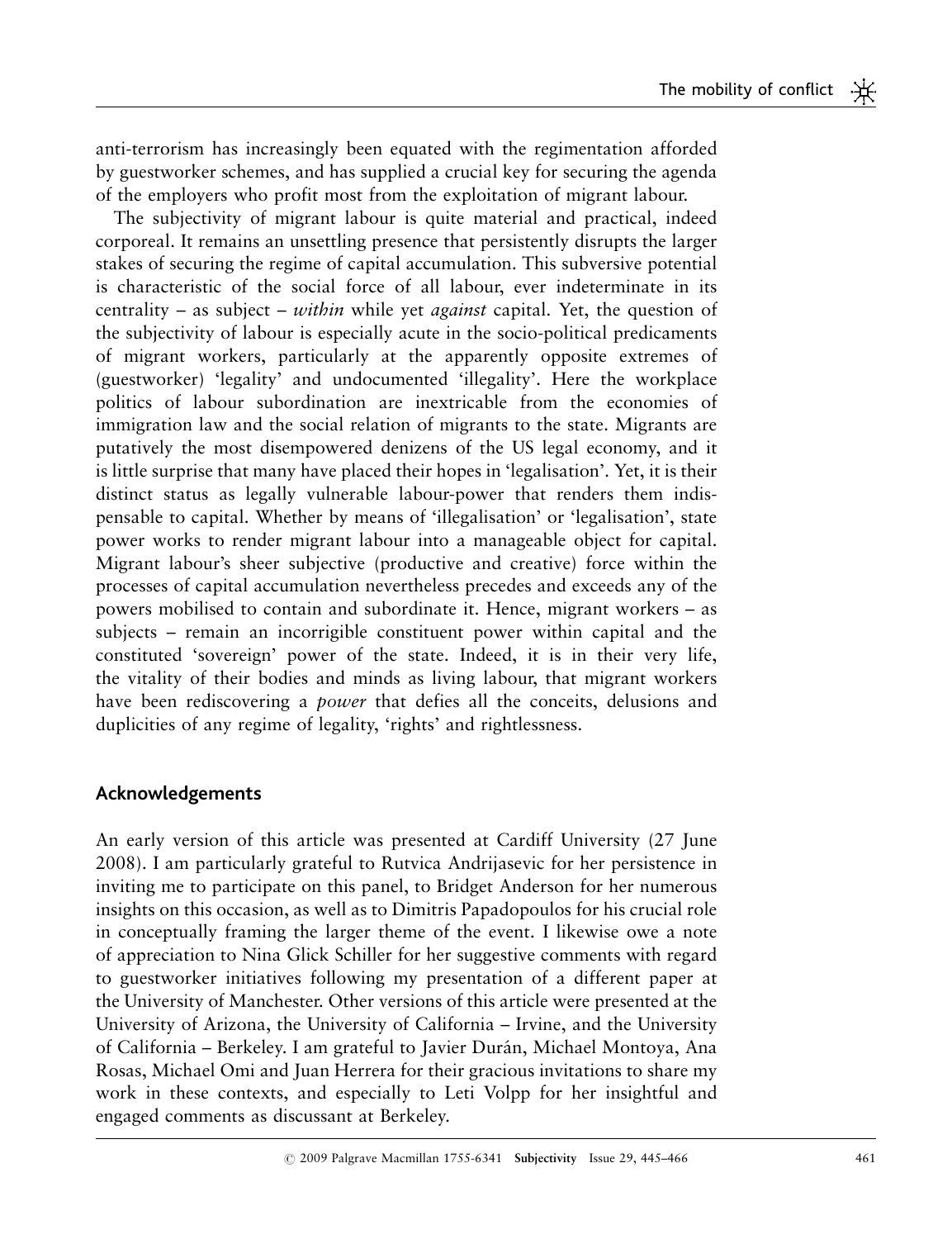#### About the Author

Nicholas De Genova has taught anthropology at Columbia and Stanford Universities. In the autumn of 2009, he will hold the Swiss Chair in Mobility Studies as a visiting professor at the University of Bern. In the spring of 2010, he will be a visiting professor in the Institute for Migration and Ethnic Studies at the University of Amsterdam. He is the author of Working the Boundaries: Race, Space, and 'Illegality' in Mexican Chicago (2005), co-author of Latino Crossings: Mexicans, Puerto Ricans, and the Politics of Race and Citizenship (2003), editor of Racial Transformations: Latinos and Asians Remaking the United States (2006), and co-editor of The Deportation Regime: Sovereignty, Space, and the Freedom of Movement (forthcoming, Duke University Press).

#### **Notes**

- 1 See the EWIC website, www.ewic.org.
- 2 See EWIC's first Letter to Congress (3 November 1999), www.ewic.org/index.php?option=com\_ content&task=view&id=66&Itemid=9.
- 3 For a complete list of EWIC's member associations, see: www.ewic.org//index.php?option=com\_ content&task=view&id=48.
- 4 See the US Chamber of commerce self-description at www.uschamber.com/about/default.
- 5 See EWIC Press release (6 September 2001), http://ewic.org/index.php?option=com\_content &task=view&id=83&Itemid=41.
- 6 See EWIC letter to Congress (24 February 2003), www.ewic.org/index.php?option=com\_content& task=view&id=60&Itemid=9.
- 7 These figures were publicized on the Immigrant Workers Freedom Ride Coalition website, www.iwfr.org/ny.asp.
- 8 See the expanded justifications for each of the principal slogans on the Immigrant Workers Freedom Ride Coalition website, www.iwfr.org/about.asp.
- 9 Bush's formulation was in fact consonant with existing regulations for guestworkers (Southern Poverty Law Center, 2007).
- 10 See the database available at www.wilsoncenter.org/migrantparticipation.
- 11 More controversial but similarly compromised by US nationalist prerogatives was the release on 28 April 2006 of 'Nuestro Himno' ['Our Anthem'], a Spanish-language rendition of 'The Star-Spangled Banner,' the US national anthem. Distributed to Spanish-language radio stations on the eve of the 1 May demonstrations, the song was intended to serve as an anthem of solidarity for the movement, and was quickly disparaged as verifying an anti-assimilationist repudiation of genuine 'Americanness.' Anti-immigrant columnist Michelle Malkin decried it as 'the Illegal Alien Anthem.'
- 12 The legal basis for many of these rescalings of jurisdiction over the enforcement of immigration law originates in the Illegal Immigration Reform and Immigrant Responsibility Act of 1996; see Coleman (2007) and Varsanyi (2008).
- 13 A professional legal interpreter, Erik Camayd-Freixas, revealed that many of the Agriprocessors workers who were convicted could not have knowingly committed the crimes in their pleas. 'Most of the clients we interviewed,' he explained, 'did not even know what a Social Security card was or what purpose it served.' He reported that many of the migrants could not distinguish between a Social Security card and a residence visa, (a.k.a. 'green card'). They said they had purchased fake documents from smugglers, or had obtained them directly from supervisors at the Agriprocessors plant. Most did not know that the original cards could belong to US citizens or 'legal' residents. See Camayd-Freixas (2008, 2009) and Preston (2008d).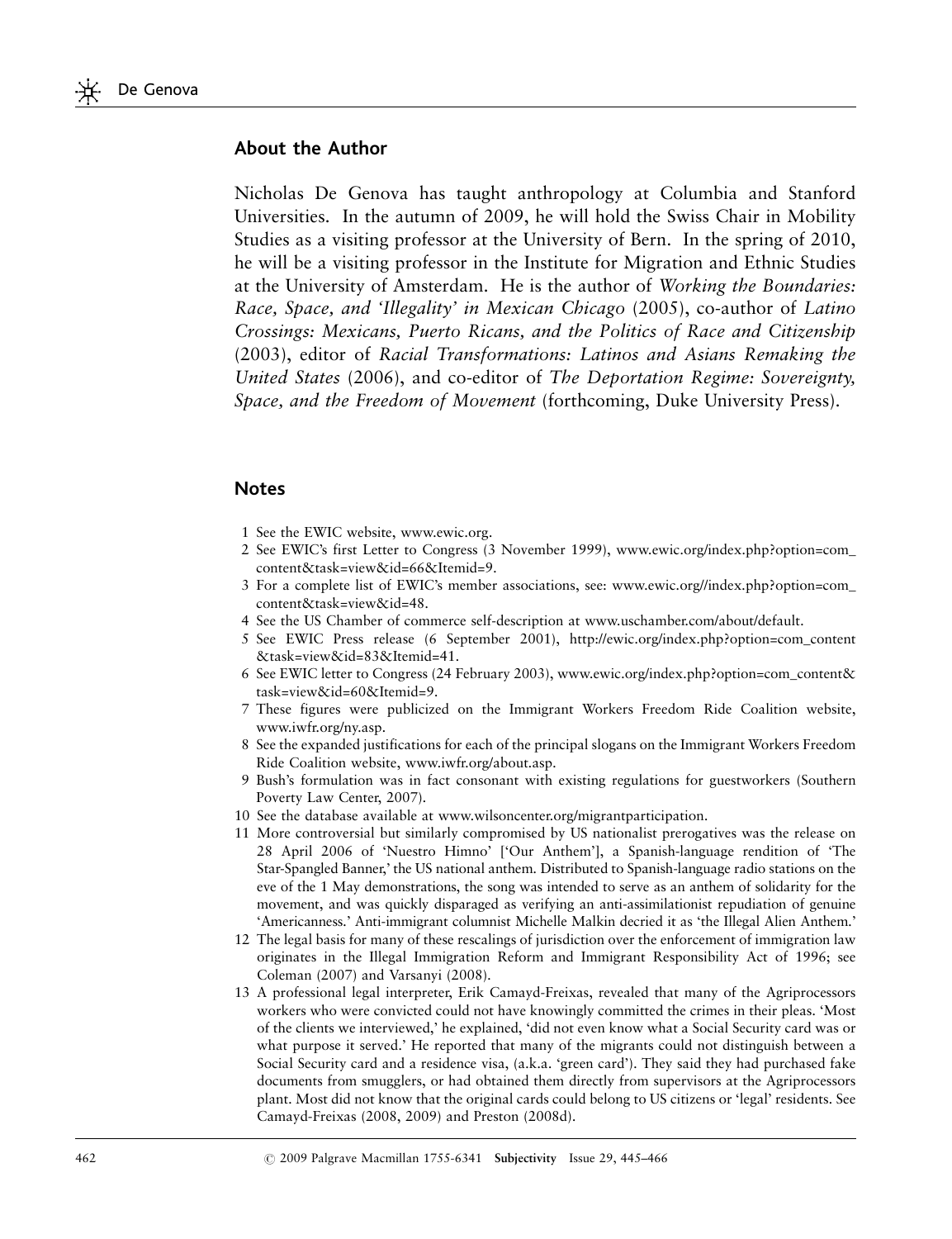Subsequently, on 4 May 2009, in the Flores-Figueroa v. United States decision, the US Supreme Court ruled unanimously that the federal law concerning 'identity theft' could no longer be used to routinely prosecute undocumented workers who have used false Social Security numbers to secure employment. The decision concerned precisely whether or not the mere use of the identification numbers satisfies the stipulation that the use of another person's identity had been done 'knowingly.'

- 14 See http://nolaworkerscenter.wordpress.com/about/.
- 15 See also the nine-article series by the Hindustan Times, www.hindustantimes.com/Search/ Search.aspx?q=signal%20international.
- 16 For incisive critiques of the discourse of 'human trafficking,' see Andrijasevic (2003) and Aradau (2008).
- 17 See www.neworleansworkerjustice.org/hunger\_strike\_statement\_final\_draft.doc.
- 18 See www.neworleansworkerjustice.org/hunger\_strike\_statement\_final\_draft.doc.
- 19 Notably, during the last days of the Bush administration, authorities pushed through changes to the H-2A (agricultural) guestworker programme, with virtually no public debate or oversight, which drastically decrease real wages and further diminish any nominal worker protections for approximately 75 000, who are currently employed through the programme. See Leticia Miranda, 'Last-Minute Lawmaking.' ColorLines No. 50 (May/June 2009); http://colorlines.com/article. php?ID=528.
- 20 On 28 October 2008, 23 of the Indian workers were targeted by immigration authorities in a sting operation at a construction site in North Dakota. They were apprehended and jailed on federal felony charges for social security fraud owing to possession of counterfeit documents. Upon arrest, they were repeatedly denied access to their legal counsel. (See the press release of the New Orleans Workers' Center for Racial Justice www.nowcrj.org/press-releases/ice-raid-targets-snares-humantrafficking-victims-102908/, and Immigration News Briefs, Vol. 11, No. 26 [2 November 2008], http://immigrationnewsbriefs.blogspot.com/2008/11/inb-11208-youth-march-in-san-francisco.html.)

#### References

- ABC News. (2008) Revolt in Mississippi: Indian workers claim 'slave treatment'. 7 March, http://www.abcnews.go.com/Blotter/story?id=4409785&page=1, accessed 22 July 2009.
- Andrijasevic, R. (2003) The difference borders make: (Il) legality, migration and trafficking in Italy among Eastern European women in prostitution. In: S. Ahmed, C. Castañeda, A.M. Fortier and M. Sheller (eds.) Uprootings/Regroundings: Questions of Home and Migration. Oxford, UK: Berg, pp. 251–272.
- Aradau, C. (2008) Rethinking Trafficking in Women: Politics Out of Security. Basingstoke, UK: Palgrave Macmillan.
- Atkin, J. (2005) We make the road by riding (Se Hace el Camino al Viajar): Stories from a Journal of the Immigrant Workers Freedom Ride – Portalnd to New York, September 23 to October 4, 2003. Radical History Review 93: 200–216.
- Bacon, D. (2004) How U.S. corporations won the debate over immigration. 11 October (self published).
- Baker-Cristales, B. (2009) Mediated resistance: The construction of neoliberal citizenship in the immigrant rights movement. Latino Studies 7(1): 60–82.
- BBC News. (2008) Indian men in US 'slave' protest. 27 March, http://news.bbc.co.uk/2/hi/ south\_asia/7316130.stm, accessed 22 July 2009.
- Blackman, L., Cromby, J., Hook, D., Papadopoulos, D. and Walkerdine, V. (2008) Editorial: Creating subjectivities. Subjectivity 22: 1–27.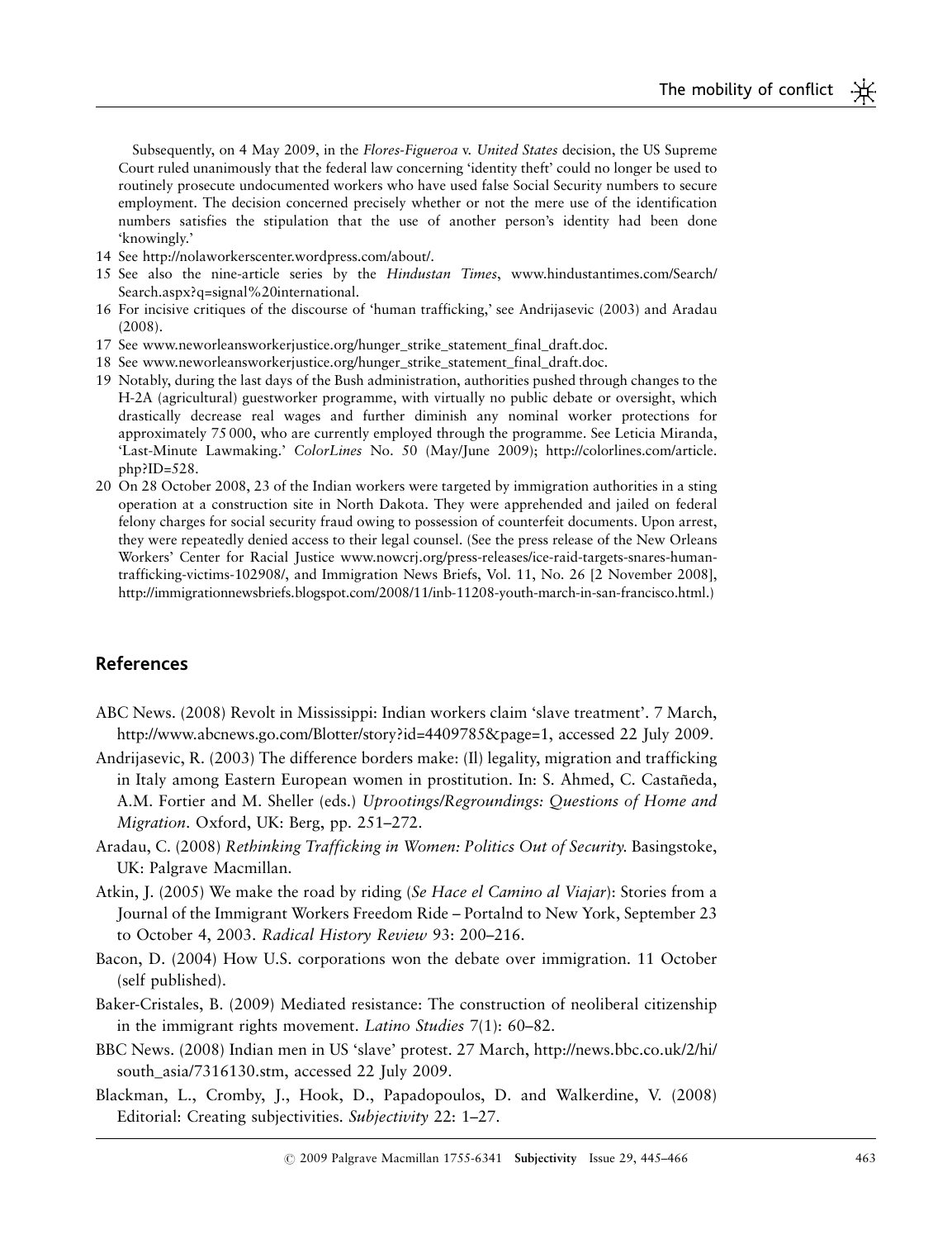- Bonefeld, W. (1995) Capital as subject and the existence of labour. In: W. Bonefeld, R. Gunn, J. Holloway and K. Psychopedis (eds.) Emancipating Marx: Open Marxism, Vol. 3 East Haven, CN: Pluto Press, pp. 182–212.
- Bush, G.W. (2004) President Bush proposes new temporary worker program. White House Office of the Press Secretary, 7 January, http://www.whitehouse.gov/news/releases/2004/ 01/20040107-3.html, accessed 3 June 2008.
- Bush, G.W. (2006) President Bush addresses the nation on immigration reform. White House Office of the Press Secretary, 15 May, http://www.whitehouse.gov/news/releases/ 2006/05/20060515-8.html, accessed 3 June 2009.
- Camayd-Freixas, E. (2008) Interpreting after the largest ICE raid in history: A personal account. Unpublished manuscript, 13 June, http://graphics8.nytimes.com/images/2008/ 07/14/opinion/14ed-camayd.pdf, accessed 22 July 2009.
- Camayd-Freixas, E. (2009) Interpreting after the largest ICE raid in history: A personal account. Latino Studies 7(1): 123–139.
- Cave, D. (2008) States take new tack on illegal immigration. New York Times 9 June, http://www.nytimes.com/2008/06/09/us/09panhandle.html?partner=rssnyt&emc=rss, accessed 22 July 2009.
- Cole, D. (2003) Enemy Aliens: Double Standards and Constitutional Freedoms in the War on Terrorism. New York: The New Press.
- Coleman, M. (2007) Immigration geopolitics beyond the Mexico–US border. Antipode 39(1): 54–76.
- De Genova, N. (2002) Migrant 'illegality' and deportability in everyday life. Annual Review of Anthropology 31: 419–447.
- De Genova, N. (2005) Working the Boundaries: Race, Space, and 'Illegality' in Mexican Chicago. Durham, NC: Duke University Press.
- De Genova, N. (2007) The production of culprits: From deportability to detainability in the aftermath of 'Homeland Security'. Citizenship Studies 11(5): 421–448.
- De Genova, N. (forthcoming) The deportation regime: Sovereignty, space, and the freedom of movement. Theoretical Overview, In: N. De Genova and N. Peutz (eds.) The Deportation Regime: Sovereignty, Space, and the Freedom of Movement. Durham, NC: Duke University Press, (in press).
- Engler, M. (2003) Freedom boards the buses: Immigrant workers' freedom ride revives debate. New Internationalist November, http://findarticles.com/p/articles/mi\_m0JQP/ is\_362/ai\_111300629, accessed 22 July 2009.
- Gonzales, A. (2009) The 2006 Mega Marchas in greater Los Angeles: Counter-hegemonic moment and the future of El Migrante struggle. Latino Studies 7(1): 30-59.
- Holloway, J. (1995) From scream of refusal to scream of power: The centrality of work. In: W. Bonefeld, R. Gunn, J. Holloway and K. Psychopedis (eds.) *Emancipating Marx:* Open Marxism, Vol. 3 East Haven, CN: Pluto Press, pp. 155–181.
- Hsu, S.S. and Lydersen, K. (2006) Illegal hiring is rarely penalized: Politics, 9/11 cited in lax enforcement. The Washington Post, 19 June, http://www.washingtonpost.com/wp-dyn/ content/article/2006/06/18/AR2006061800613\_pf.html, accessed 22 July 2009.
- Lefebvre, H. (1974/1991) The Production of Space. Cambridge, MA: Blackwell Publishing.
- Mailman, S. and Yale-Loehr, S. (2005) Immigration reform: Restrictionists win in the house. New York Law Journal 234 (28 December).
- Nossiter, A. (2008) Workers sue Gulf Coast Company that imported them. New York Times, 11 March, http://www.nytimes.com/2008/03/11/us/11workers.html, accessed 22 July 2009.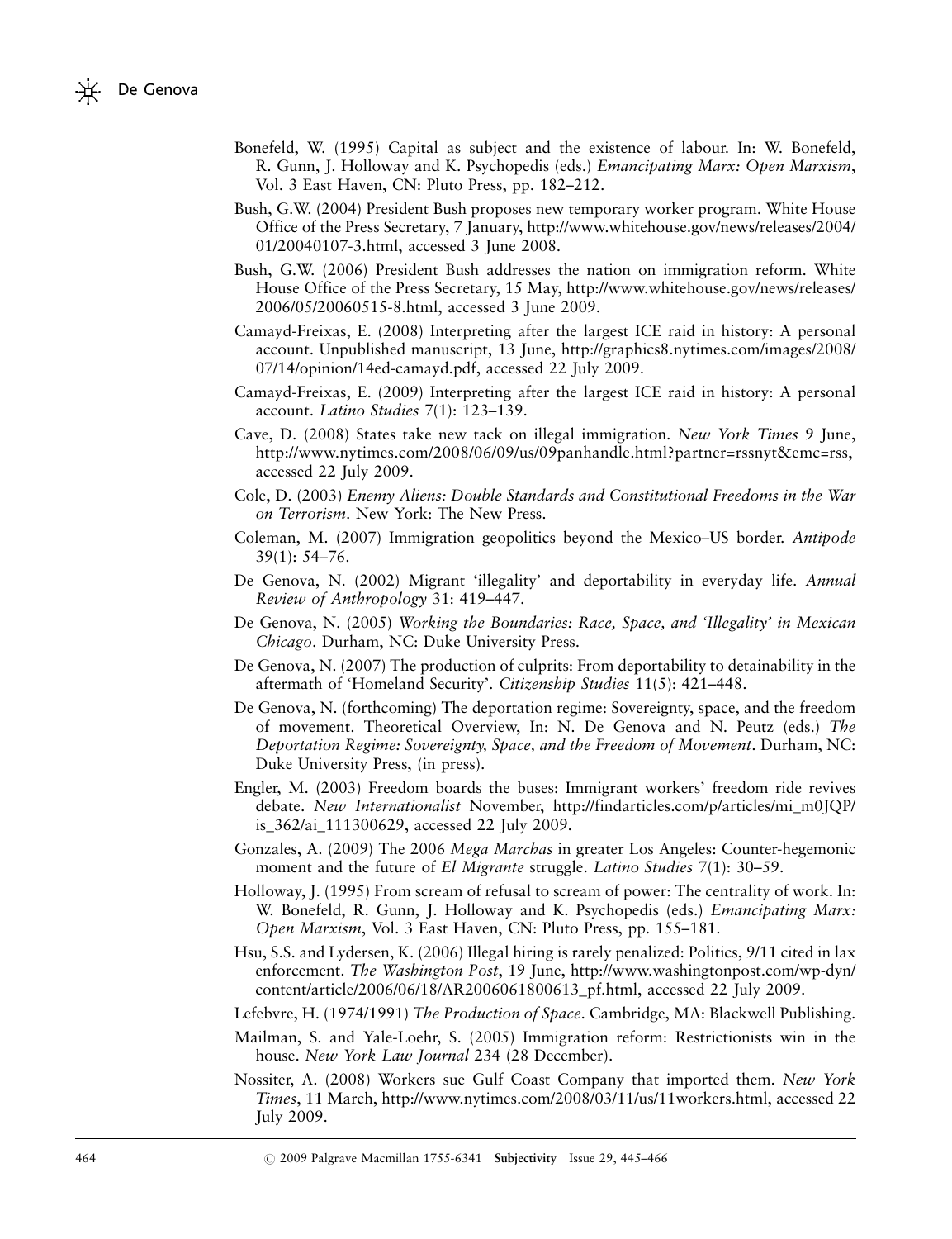- Núñez, G.G. and Heyman, J.M.C. (2007) Entrapment processes and immigrant communities in a time of heightened border vigilance. Human Organization 66(4): 354–365.
- Nyers, P. (2003) Abject cosmopolitanism: The politics of protection in the anti-deportation movement. Third World Quarterly 24(6): 1069–1093.
- Obama, B. (2006a) Floor Statement of Senator Barack Obama on immigration reform. 3 April, http://www.answers.com/topic/floor-statement-of-senator-barack-obama-onimmigration-reform, accessed 22 July 2009.
- Obama, B. (2006b) Updates on Darfur, immigration, and gas prices. Podcast Transcript, 27 April, http://obamaspeeches.com/063-Updates-on-Darfur-Immigration-Gas-Prices-Obama-Podcast.htm, accessed 22 July 2009.
- Obama, B. (2009) Remarks by and Questions of President Obama at a Costa Mesa Town Hall Meeting, Costa Mesa, CA: Orange County Fair and Event Center, 18 March, http:// latimesblogs.latimes.com/washington/immigration\_debate/, accessed 22 July 2009.
- Passel, J.S. (2005) Unauthorized Migrants: Number sand Characteristics. Background Briefing Prepared for Task Force on Immigration and America's Future, Washington DC: Pew Hispanic Center, 14 June, http://pewhispanic.org/files/reports/46.pdf, accessed 22 July 2009.
- Preston, J. (2008a) 270 illegal immigrants sent to prison in federal push. New York Times 24 May, http://www.nytimes.com/2008/05/24/us/24immig.html, accessed 22 July 2009.
- Preston, J. (2008b) Workers on hunger strike say they were misled on visas. New York Times 7 June, http://www.nytimes.com/2008/06/07/washington/07immig.html, accessed 22 July 2009.
- Preston, J. (2008c) Employers fight tough measures on immigration. New York Times 6 July, http://www.nytimes.com/2008/07/06/us/06employer.html?pagewanted=1&th& emc=th, accessed 22 July 2009.
- Preston, J. (2008d) An interpreter speaking up for migrants. New York Times 11 July, http://www.nytimes.com/2008/07/11/us/11immig.html?\_r=1&th=&adxnnl=1&emc=th &pagewanted=1&adxnnlx=1215788426-WJjQYPsHXalNkxApWjKF/Q, accessed 22 July 2009.
- Preston, J. (2009) Obama to push immigration bill as one priority. New York Times 9 April, http://www.nytimes.com/2009/04/09/us/politics/09immig.html?\_r=1&th&emc=th, accessed 22 July 2009.
- Pulido, L. (2007) A day without immigrants: The racial and class politics of immigrant exclusion. Antipode 39(1): 1–7.
- Southern Poverty Law Center (SPLC). (2007) Close to Slavery: Guestworker Programs in the United States, Montgomery, AL: SPLC, http://www.splcenter.org/pdf/static/ SPLCguestworker.pdf, accessed 22 July 2009.
- United Stated General Accounting Office (USGAO). (2003) Homeland Security: Overstay Tracking is a Key Component of a Layered Defense. Washington DC. GAO-04-170T, 16 October, http://www.gao.gov/htext/d04170t.html, accessed 22 July 2009.
- U.S. Department of Homeland Security, Bureau of Immigration and Customs Enforcement (USDHS-ICE). (2006a) ICE agents arrest seven managers of Nationwide Pallet Company and 1187 of the firm's illegal alien employees in 26 states. Office of the Press Secretary, ICE Public Affairs, 20 April, http://www.dhs.gov/xnews/releases/ press\_release\_0891.shtm, accessed 31 July 2009.
- U.S. Department of Homeland Security, Bureau of Immigration and Customs Enforcement (USDHS-ICE). (2006b) Department of homeland security unveils comprehensive